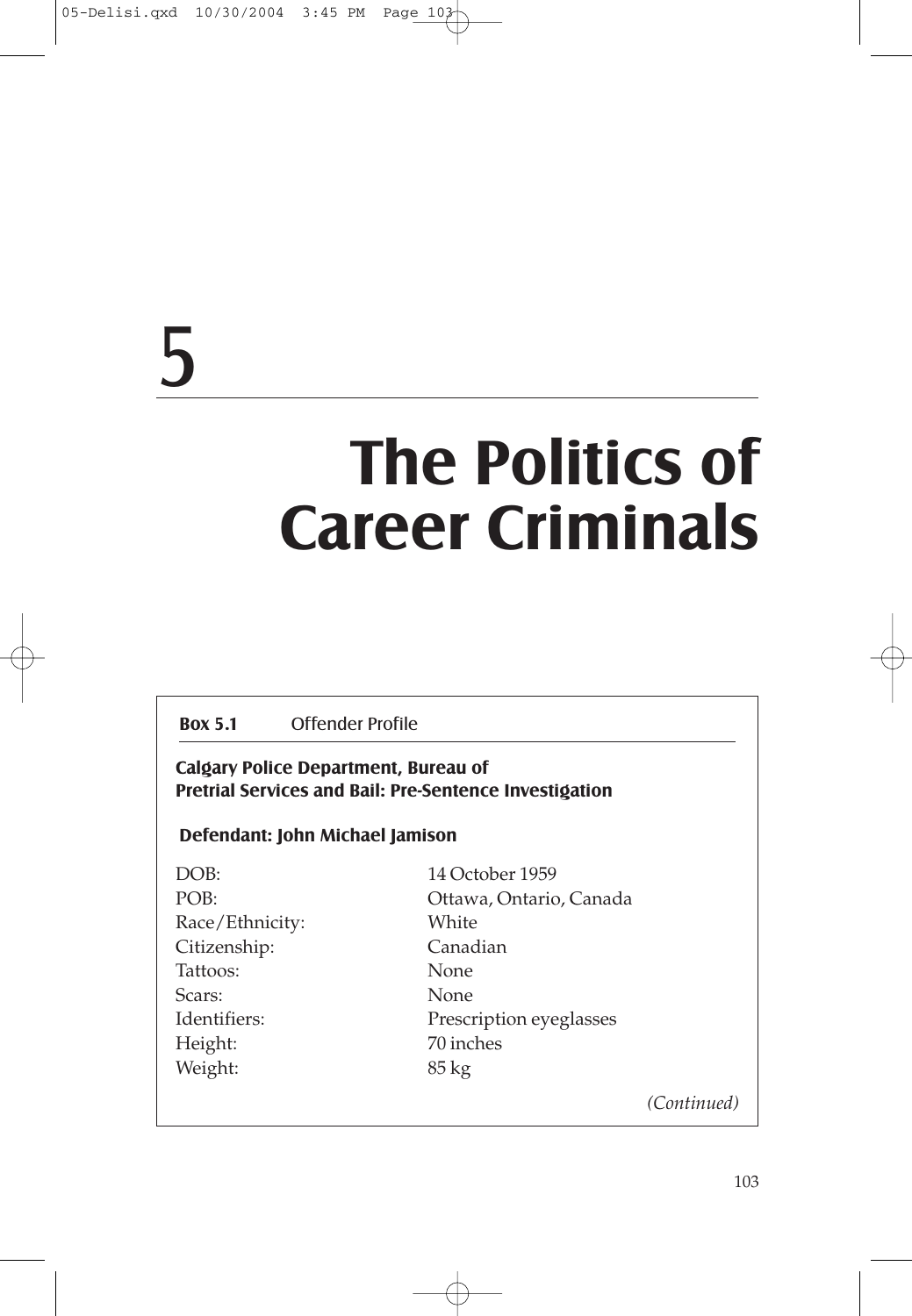**Box 5.1** (Continued)

## **Contact Officer: Sgt. William Halmry, 1405**

Agency: Calgary PD

Charge 1: Operating motor vehicle while intoxicated (45-18-2005) Charge 2: Operating while intoxicated/exceed .150% (45-18-2011) Charge 3: Operating motor vehicle w/restrained license (45-18-1079)

#### **Synopsis**

Defendant (John Michael Jamison, 1959/10/14, hereafter referred to as def) was observed driving along the right shoulder of Highway 210 at 2234 on November 12, 2003, in the city of Calgary, province of Alberta, Canada. Upon contact, arresting officer noticed a strong odor that, based on his training and experience, is consistent with the odor of alcoholic beverages. In plain sight were 11 empty bottles of Heineken beer strewn about the interior of the vehicle, a 2000 Toyota Camry. Def manifested visible indications of alcohol intoxication: slurred speech, flushed complexion, watery eyes, and lumbering motor skills. Def instantly advised the officer that he was extremely intoxicated and expressed a desire to be arrested. Immediately, def was advised of his legal rights and protections against discussing his conduct with the officer, which def eagerly waived. Def politely declined roadside sobriety tests. Def submitted to a portable breath test (PBT), which yielded a blood alcohol content (BAC) of 0.227%. Def was transported to local corrections, where he was administered another PBT that yielded a BAC of .251%. PBT results, emptied beer bottles, and def's acknowledgement of driving while intoxicated were entered as the state's evidence.

#### **Social History**

Def was widowed on October 1, 2003. Def's deceased spouse died from natural causes related to brain cancer. Def had been continuously married for 21 years to the deceased. Def has no biological or adoptive children and no dependents.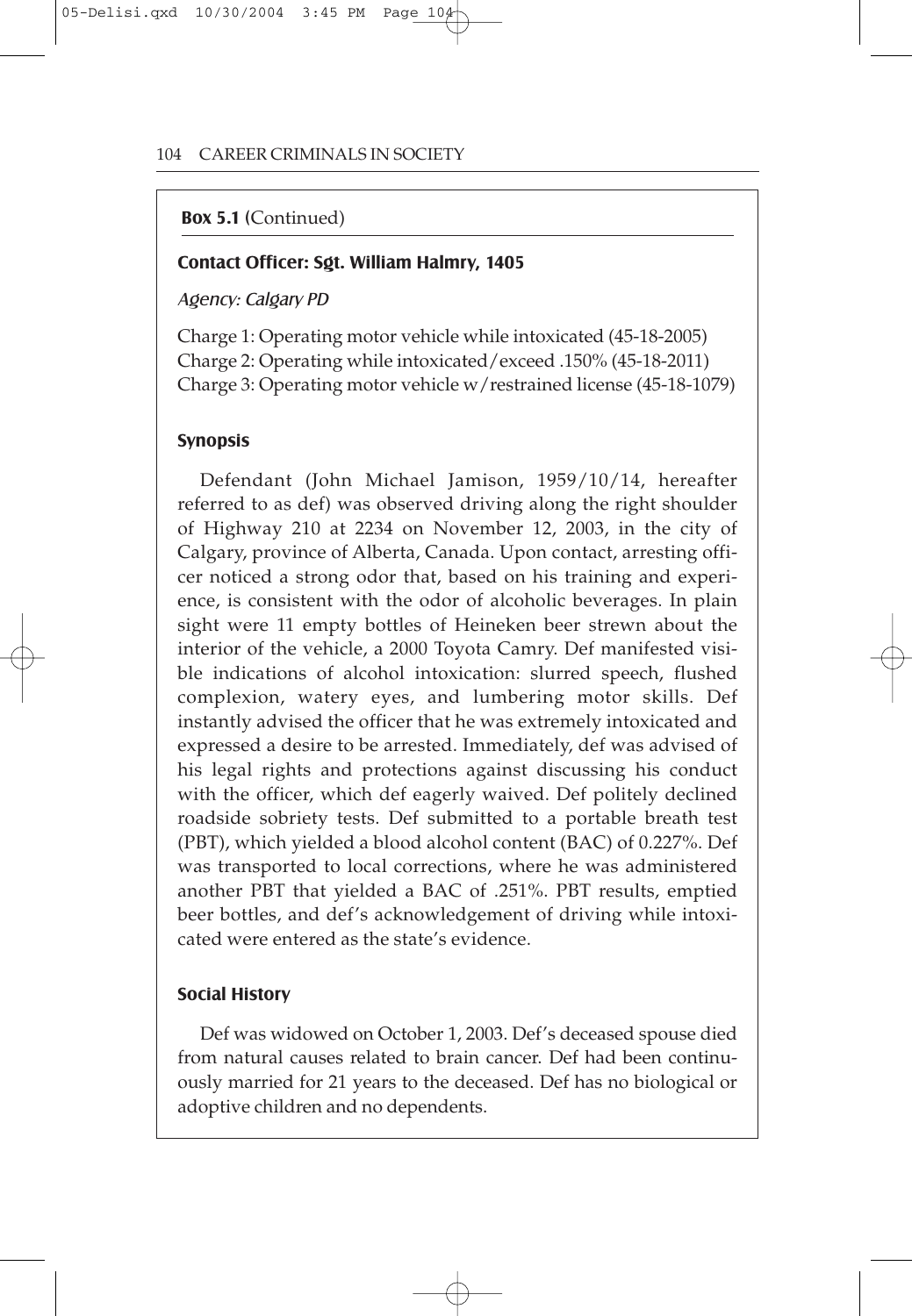Def has lived in Calgary for 17 years, is a homeowner, and has resided in same domicile for 11 years. Def is employed with Financial Systems as a certified public accountant. Def has been continuously employed with Financial Systems since 1981. Def has B.S. degree with honors in accounting from the University of Toronto, where he graduated in May 1981.

#### **Substance Abuse**

Def reports no current or past involvement in use of illegal narcotics. Def reports never using marijuana, cocaine, opiates, amphetamines, or any schedule I or II controlled substance. Def reports taking Tylenol w/codeine two times during adulthood as pain medication prescribed after podiatric surgery (ingrown toenails). Pharmaceutical check confirms two prescriptions for Tylenol-3; no additional medications.

Def reports increased drinking since spouse's death. Def reports drinking approximately 75 beers per week for the past 4 weeks. Def reports profound sadness at wife's passing and that alcohol helps to control his feelings. Def reports no additional clinical signs of depression.

## **Criminal History**

Def reports no prior juvenile or adult criminal history; none found via Interpol, local, province, and national records, or American NCIC. Driver's history revealed no prior citations.

Def reports police contact 10 days ago in which def appeared to be intoxicated in public. Def was observed walking from local alcohol establishment to his home. Officer conducted welfare and warrants check and followed def to his residence. Def reports/records confirm no citation was issued.

#### **Assessment**

Def poses little to no risk to community for flight, danger, or recidivism. Scores on Risk Assessment Inventory Instrument were 0, 1, and 0, respectively. Def has outstanding community ties but little

*(Continued)*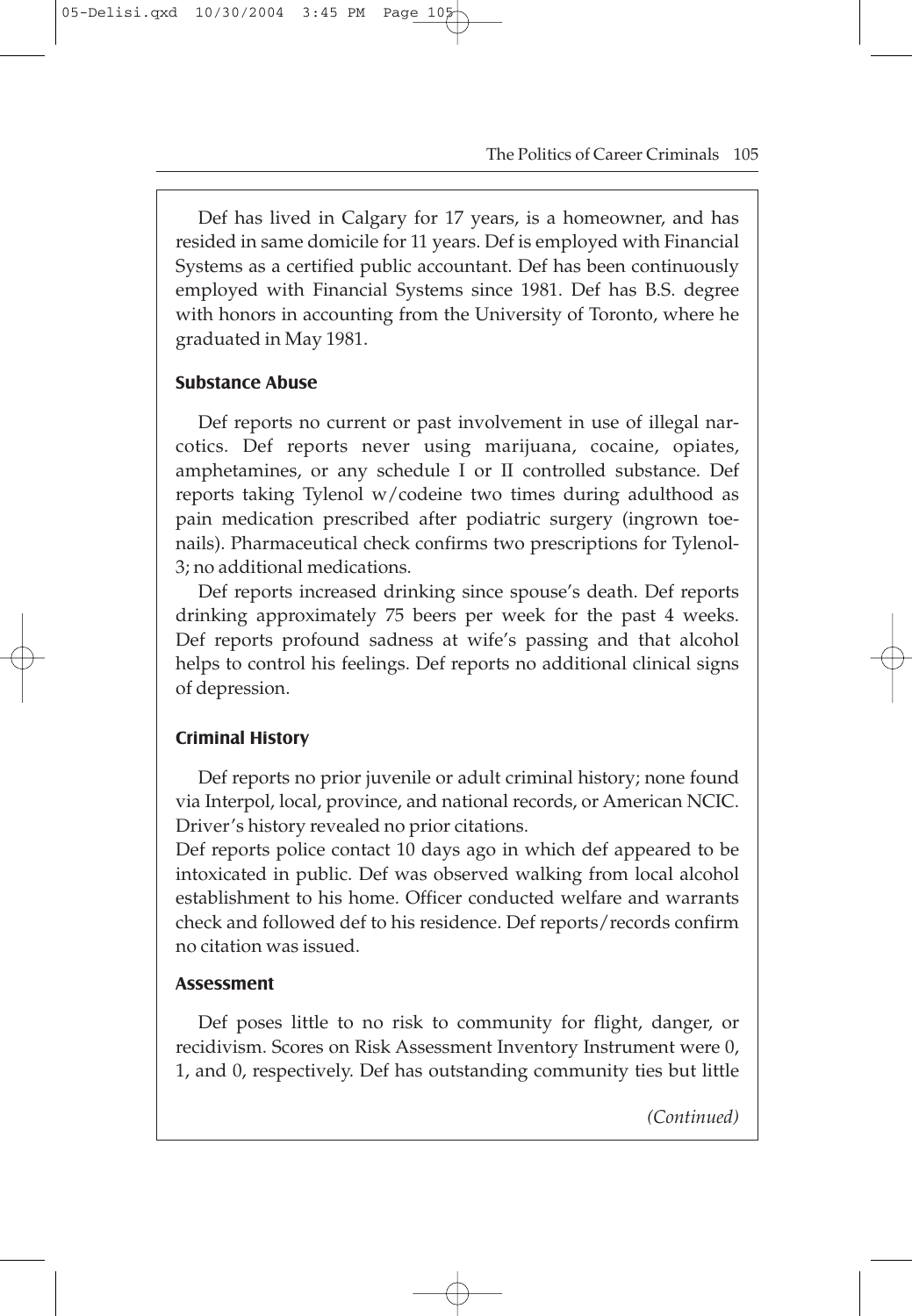## **Box 5.1** (Continued)

social support. Def is cooperative, remorseful, and embarrassed about his arrest. Def seems amenable to treatment.

# **Recommendation**

Sentence: Deferred prosecution Term: 6 months

Conditions: 40 hours counseling w/treatment staff re: alcohol use and dealing w/loss of spouse

SOURCE: Calgary Police Department, Bureau of Pretrial Services and Bail, Pre-Sentence Investigation.

NOTE: This is a fictional profile; any similarity to an offender, living or dead, is purely coincidence.

| <b>Box 5.2</b><br>Ohio Department of Rehabilitation and Correction<br><b>Inmate Dossier</b> |                       |  |
|---------------------------------------------------------------------------------------------|-----------------------|--|
| ************************Not for public dissemination********************                    |                       |  |
| Inmate Name: Jackson Michael Copeland                                                       |                       |  |
| <b>Aliases</b>                                                                              |                       |  |
| Jack Copeland                                                                               | Jim Coplin            |  |
| Jackie Copeland                                                                             | James Michaels        |  |
| Jackie Cope                                                                                 | Steve D'Ontario       |  |
| Johnny Copeland                                                                             | Joseph Branch         |  |
| Mike Copeland                                                                               | Rich Foster           |  |
| Johnny Mike                                                                                 | <b>Richard Foster</b> |  |
| Leroy Johnson                                                                               | Dick Foster           |  |
| Lou Johnson                                                                                 | Dick Rogers           |  |
| Jim Copin                                                                                   | Dick Copeland         |  |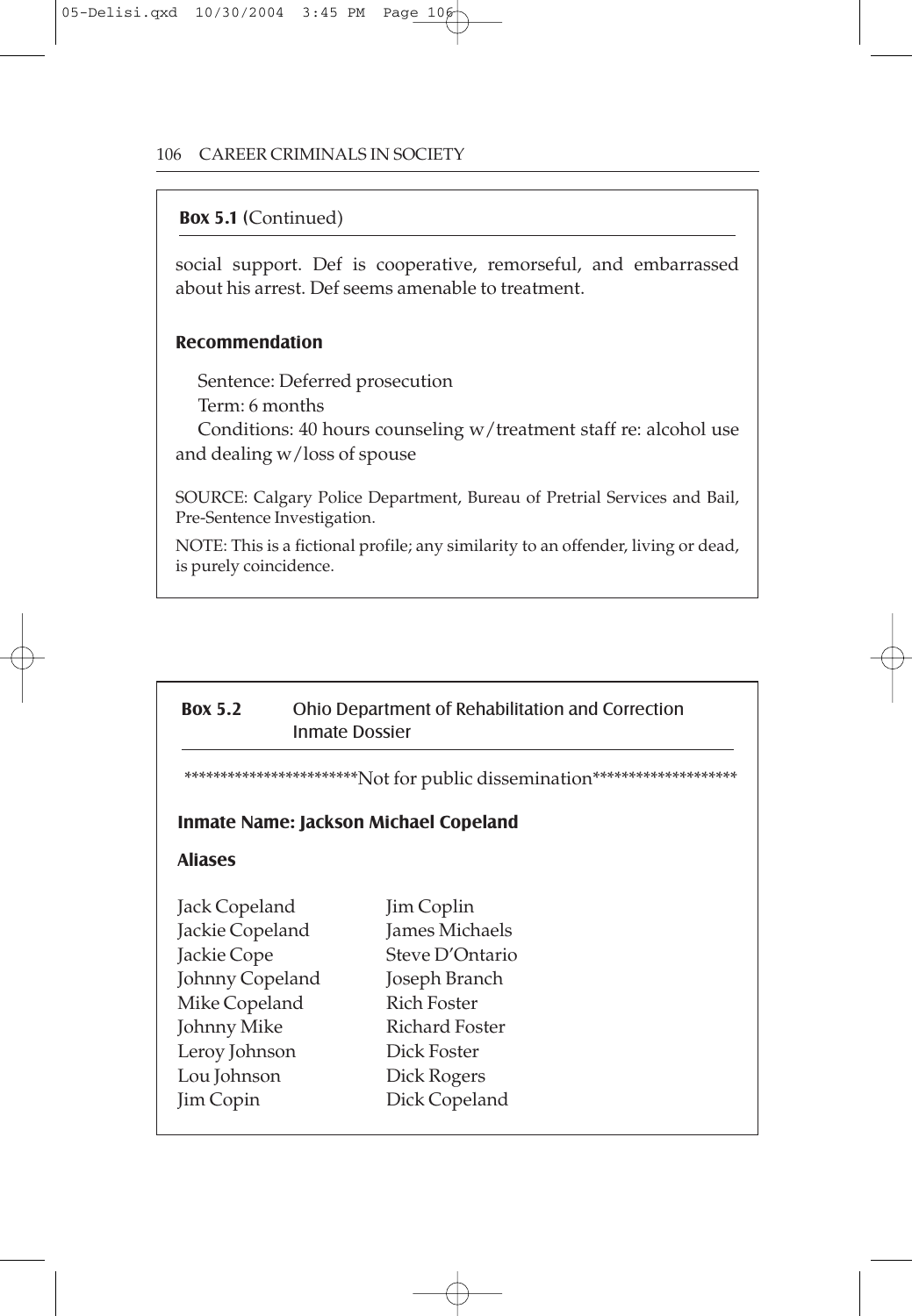# **Physical**

Race:W Weight: 240 Height: 604 Skin: Drk

Sex: M Hair/Eyes: BRO/BLU

# **Date(s) of Birth**

January 1, 1940 (22 variations of DOB)

# **Place(s) of Birth**

Akron, Ohio

# **Identifiers**

SC L Arm/SC R Arm/SC Face/SC R Leg/GSW L Leg/GSW R Chest/GSW L Arm/SC Chest/SC Abdomen/TAT R Forearm/TAT L Forearm/TAT L Arm (Multiple)/TAT R Arm (Multiple)//TAT R Chest/TAT L Hand/TAT R Hand

# **Commitment Information**

Inmate Copeland awaits execution upon 3 convictions for aggravated murder and ancillary crimes during crime spree committed while Inmate Copeland was on escape status from Mansfield Reformatory.

# **Profile Classifications**

| Public Risk:              | 10 |  |
|---------------------------|----|--|
| Violence:                 | 10 |  |
| Escape:                   | 10 |  |
| Institutional Risk:       | 10 |  |
| Assaultive:               | 10 |  |
| Suicide:                  | 1  |  |
| STG:                      | 1  |  |
| Education: N/A Condemned  |    |  |
| Vocational: N/A Condemned |    |  |
| Treatment: N/A Condemned  |    |  |
| Visitation: None          |    |  |
|                           |    |  |

*(Continued)*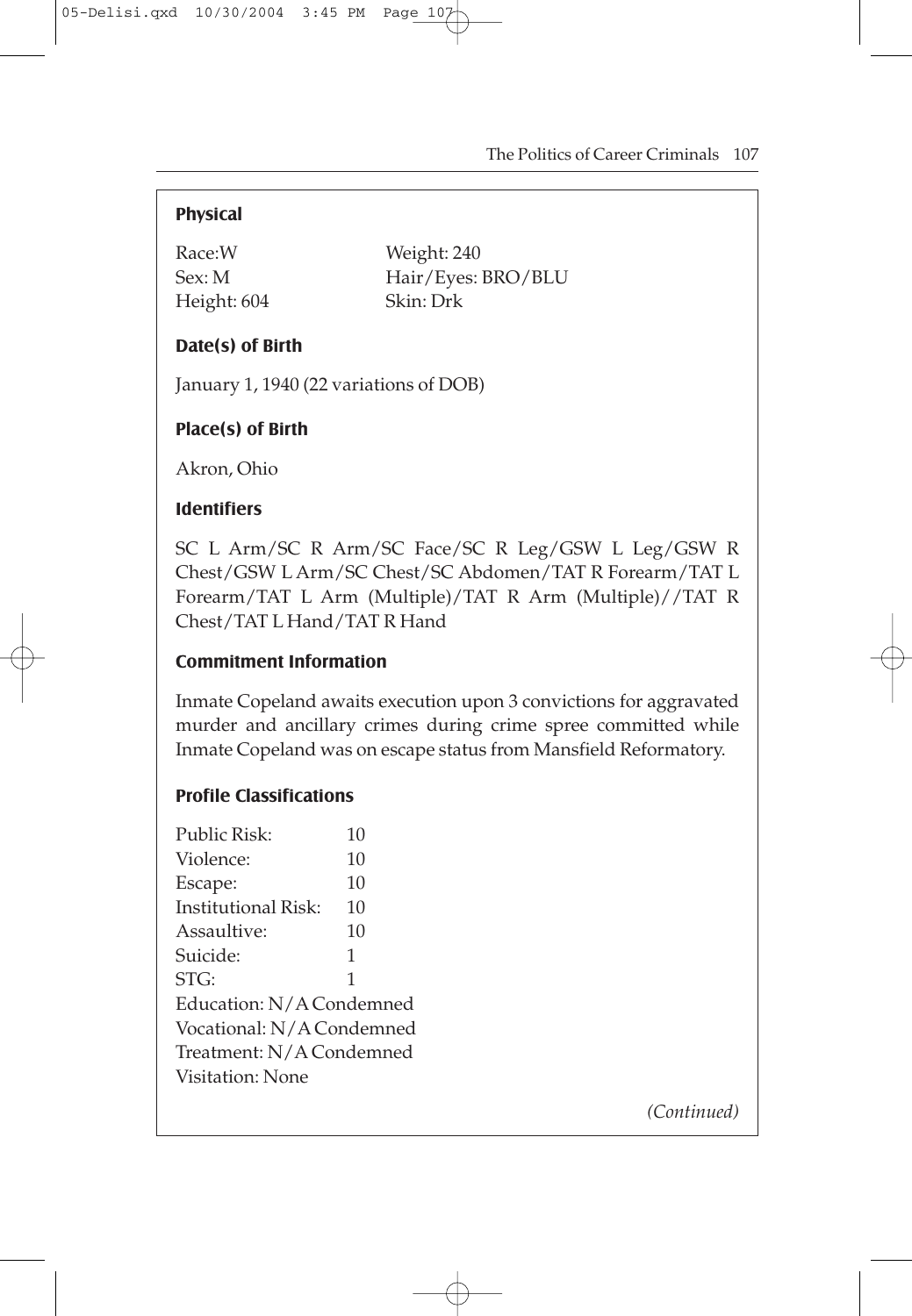#### **Box 5.2** (Continued)

## **Disciplinary Record**

Disobeying order: 31 cts. Assault w/weapon: 2 cts. Fighting: 3 cts. Verbal abuse officer: 14 cts. Possess weapon: 3 cts. Disrespect staff: 11 cts. Throw bodily fluids: 11 cts. Malingering: 3 cts. Failure to clear room: 4 cts.

## **Juvenile Social Profile**

Official records destroyed. Based on prior prison dossiers, Inmate Copeland became Ward of the State of Ohio at age 7 upon death of biological mother, who was murdered by intimate acquaintance. Biological father's whereabouts are unknown. Inmate Copeland was first adjudicated in 1949 (age 9) for housebreaking (burglary), arson, and brandishing a deadly weapon. Inmate Copeland was committed to State Training School for Boys for 3 years. Inmate Copeland was released to his maternal grandmother, who became his legal guardian. Inmate Copeland was adjudicated in 1953 (age 13) for arson, robbery w/force, gross sexual imposition on minor, and possession of firearm, and returned to State Training School for Boys for 3 years. During incarceration, Inmate Copeland was adjudicated for multiple counts of sodomizing other inmates and attempted murder of another inmate. In 1956, Inmate Copeland was transferred to the Ohio State Reformatory, where he terminated his sentence in 1958. Prison psychiatric staff assessed Inmate Copeland and determined that he manifested acute antisocial personality disorder (psychopathy).

### **Arrest History**

## 1—Arrested or received 1958/01/30

Agency: Erie PA Police Department Charge 1: Joyriding Charge 2: Drunk Driving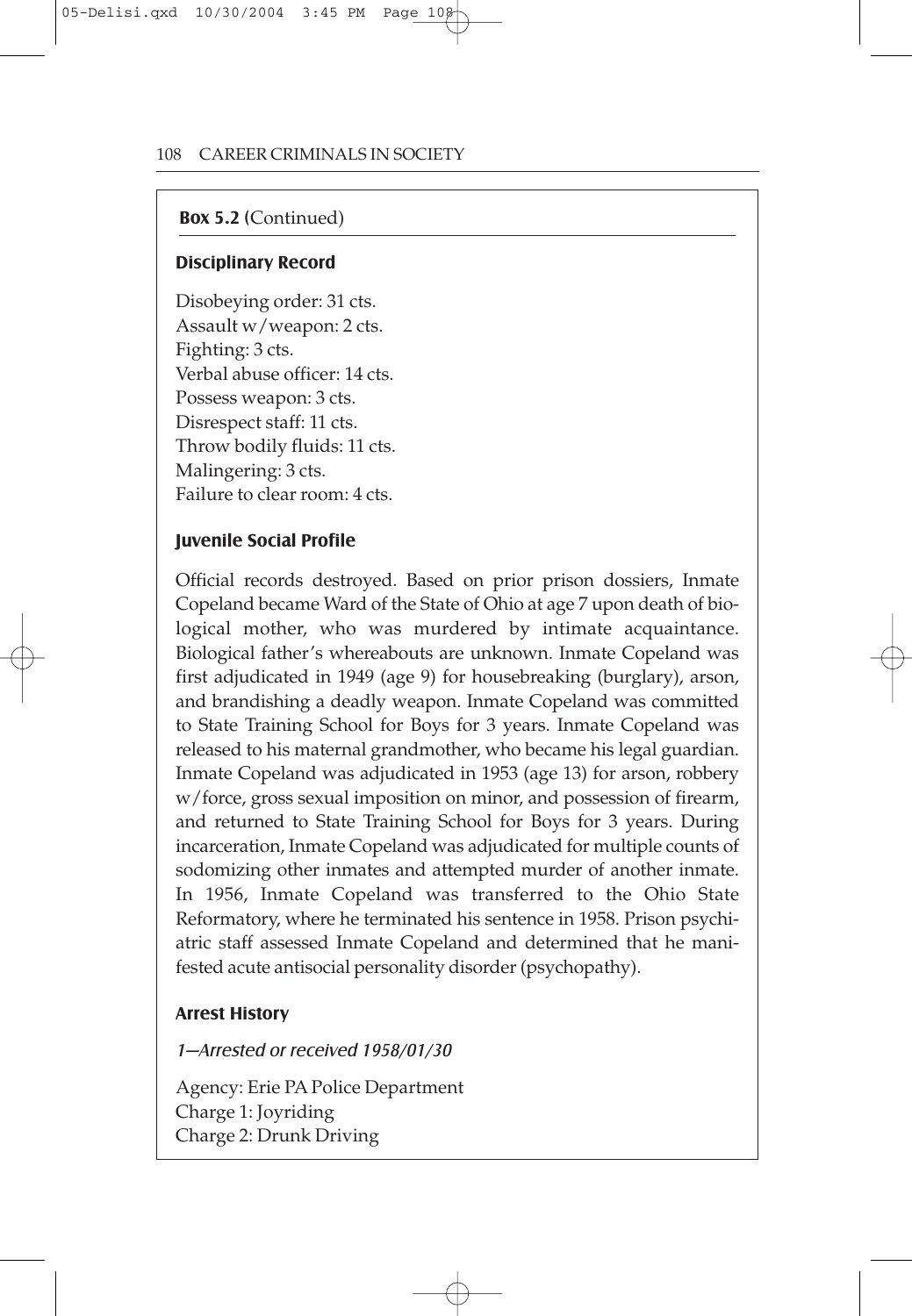Charge 3: Unauth Use Vehicle Charge 4: Ill Poss Firearm Charge 5: Corrupt Minor Court: Prosecutor Rejected Filing of Charges

#### 2—Arrested or received 1958/02/02

Agency: Albany NY Police Department Charge 1: Joyriding Charge 2: Drunk Driving Charge 3: Unauth Use Vehicle Charge 4: Ill Poss Firearm Charge 5: Corrupt Minor Charge 6: Enable Runaway Charge 7: Viol Dyer Act Charge 8: Viol Mann Act Court: Charges 1-8 Guilty Plea Sentence: NY DOC, Indeterminate to 4 Yrs Federal sentence to be served concur with state charges order of United States Attorney

### 3—Arrested or received 1958/03/24

Agency: Auburn Penitentiary Sentence: Indeterminate to 4 Yrs

#### 4—Arrested or received 1961/11/01

Agency: Onondaga County (NY) Sheriff's Department Charge 1: Rob w/Firearm Charge 2: Rob w/Firearm Charge 3: Aggrav Menacing Charge 4: Murder w/Malice Court: No Disposition

## 5—Arrested or received 1962/04/26

Agency: Syracuse NY Police Department Charge 1: DUI Charge 2: Unauth Use Vehicle

*(Continued)*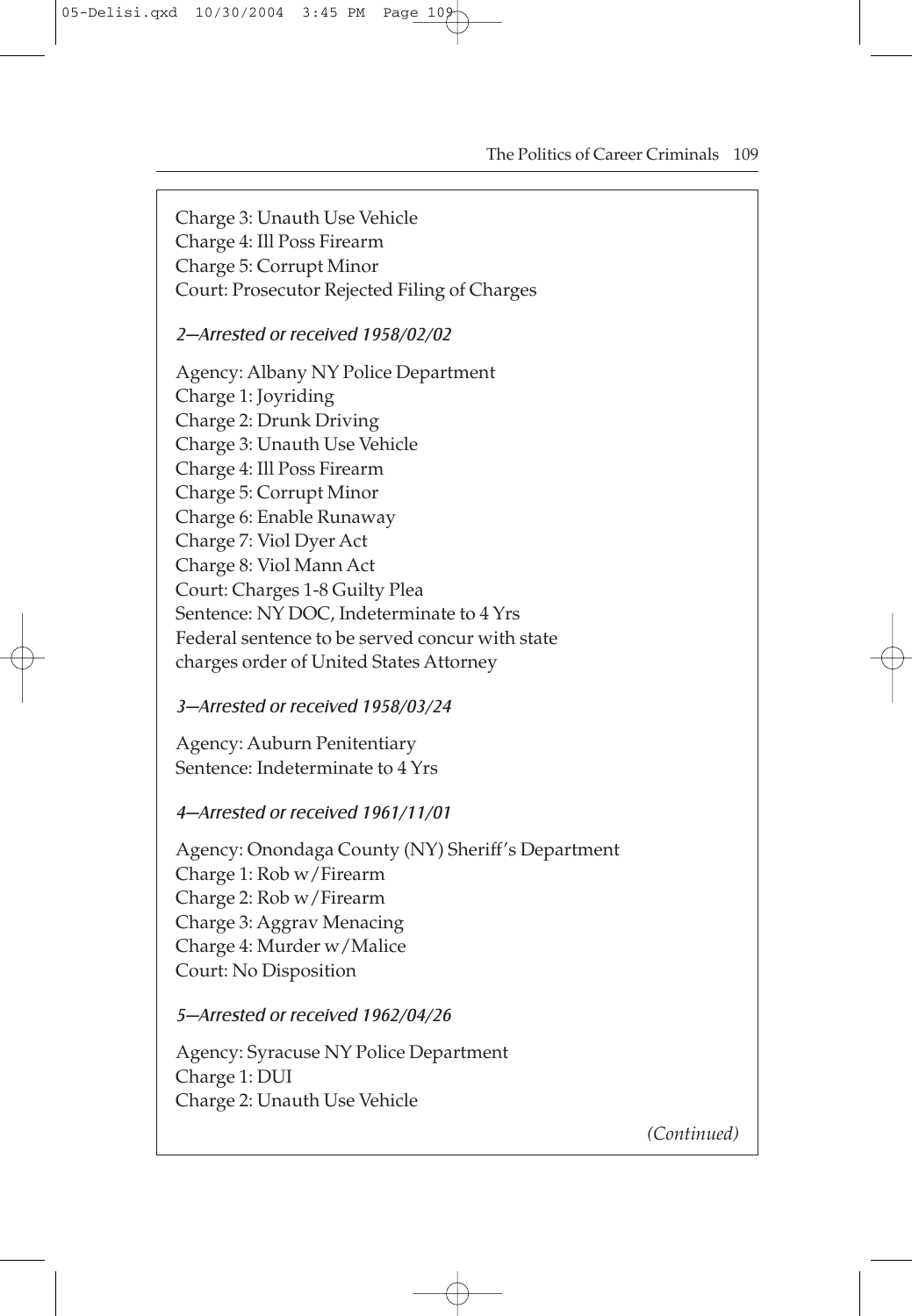## **Box 5.2** (Continued)

Charge 3: No Operator Insurance Charge 4: Drive w/o Valid DL Court: Charges 1-4 Dismissed

6—Arrested or received 1962/05/30

Agency: Rochester NY Police Department Charge 1: Rob w/Firearm Charge 2: Rob w/Firearm Charge 3: Aggrav Menacing Charge 4: Aslt w/Intent to Rape Charge 5: Aslt w/Intent to Kill Court: Guilty at Trial on Charges 1-3; Charges 4-5 Dismissed Sentence: 8 Yrs NY DOC

7—Arrested or received 1962/08/14

Agency: Attica Prison Sentence: 8 Yrs

8—Arrested or received 1965/09/15

Agency: New York Dept. Parole and Probation Charge 1: Release Conditional Parole 2 Yrs

#### 9—Arrested or received 1965/12/18

Agency: Poughkeepsie NY Police Department Charge 1: DUI Charge 2: Domestic Battery Charge 3: Aslt Charge 4: Child Abuse/Willful Cruelty Charge 5: Resist Arrest Charge 6: Obstruct Police Court: Held Disposition: Parole Detainer Sentence: 173 D Jail, Parole Reinstated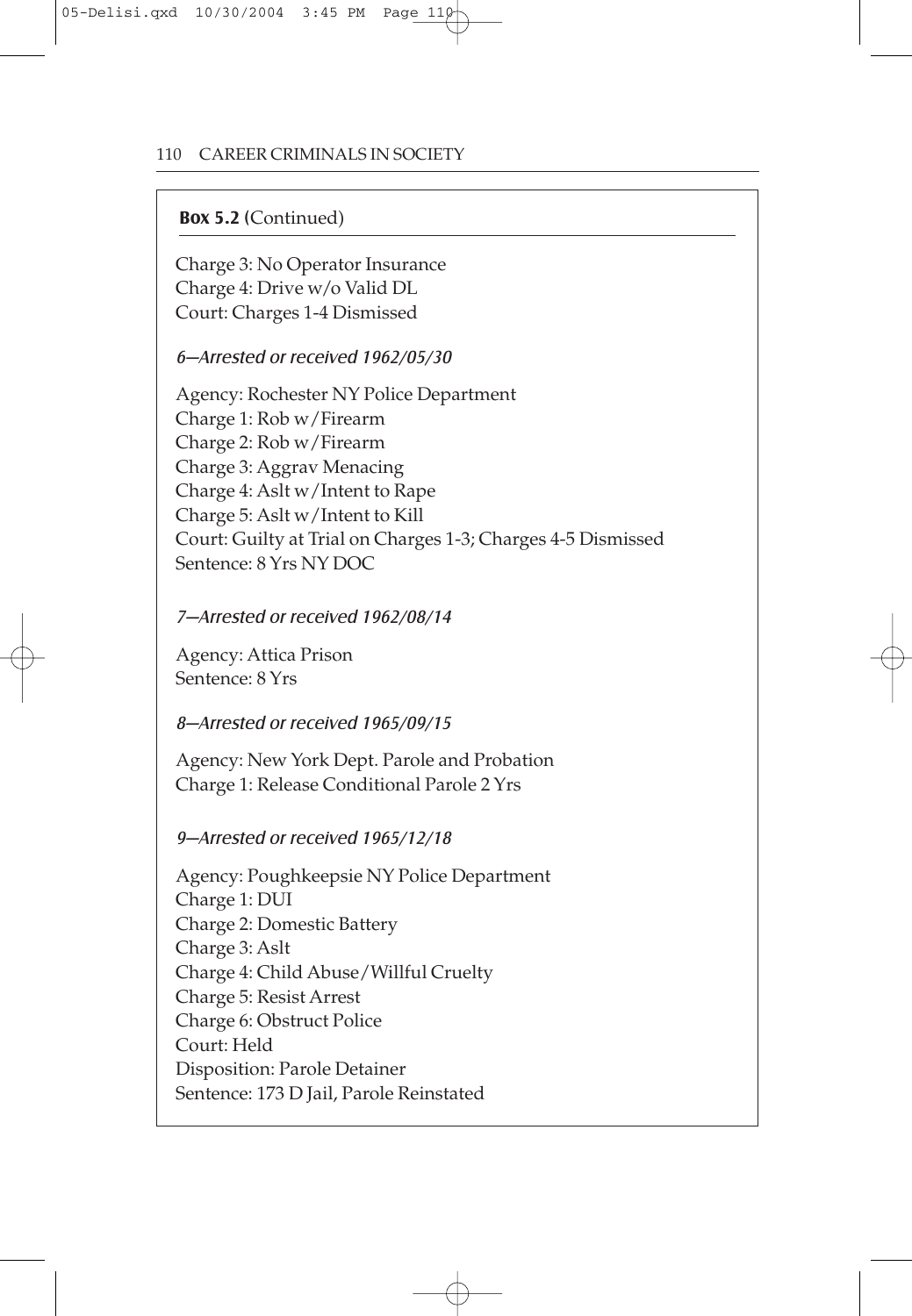10—Arrested or received 1967/03/10

Agency: Summit County OH Sheriff's Department Charge 1: Abduction Charge 2: Rape Charge 3: Lewd Acts on Minor Charge 4: Resist Arrest Charge 5: Obstruct Police Charge 6: Aslt on Police Off Charge 7: Ex-felon Possess Weapon Charge 8: Attempt to Disarm Officer Court: Charge 1: Guilty Plea Charge 2: Guilty Plea Charge 3: Dismissed Charge 4: Dismissed Charge 5: Dismissed Charge 6: Guilty Plea, Simple Aslt Charge 7: Guilty Plea Charge 8: Guilty Plea Sentence: Ind-40 Yrs Ohio DOC

### 11—Arrested or received 1968/01/02

Agency: Mansfield Reformatory Sentence: Ind-40 Yrs

## 12—Arrested or received 1977/06/05

Agency: Ohio Board of Parole Sentence: 5 Yrs Supervised Release; Request to Relocate to Los Angeles Approved (CADOC)

13—Arrested or received 1978/11/11

Agency: Los Angeles Police Department Charge 1: Poss Controlled Substance Charge 2: Poss Inject Device Charge 3: Poss Drg Paraph

*(Continued)*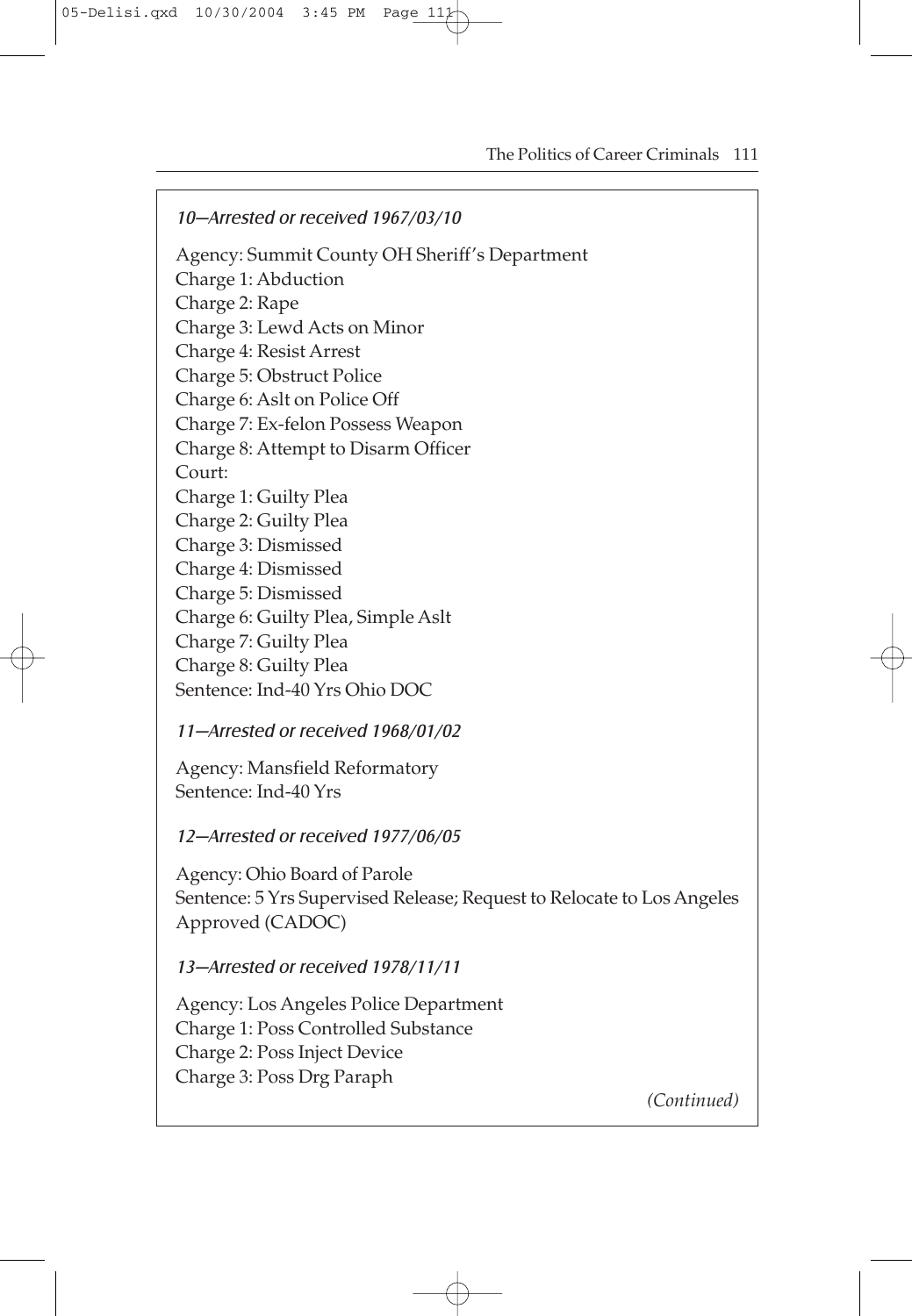## **Box 5.2** (Continued)

Charge 4: Solict Prost Court: Charges Dismissed

14—Arrested or received 1979/01/12

Agency: Los Angeles County Sheriff's Department Charge 1: Under Influence Controlled Substance Charge 2: Vagrancy Charge 3: Commercial Burglary Charge 4: Solict Prost Charge 5: Failure to Appeal Court: Held Disposition: Guilty Plea Sentence: 21 D Jail, \$

# 15—Arrested or received 1979/03/10

Agency: San Francisco Police Department Charge 1: Under Influence Controlled Substance Charge 2: Commercial Burglary Charge 3: Poss Burg Tools Charge 4: Ill Poss Firearm Charge 5: Poss Drg Paraph Charge 6: Furnish Dwelling for Drug Sales Charge 7: Poss LT 1 oz MJ Court: Prosecution Rejected Filing of Charges

16—Arrested or received 1979/05/02

Agency: Marin County Sheriff's Department Charge 1: Under Influence Controlled Substance Charge 2: Burglary 2 Charge 3: Burglary 2 Charge 4: Ill Poss Firearm Charge 5: Robbery by Force Charge 6: Resist Arrest Court: Charges 1-4 Dismissed Charge 5: Guilty Plea Fel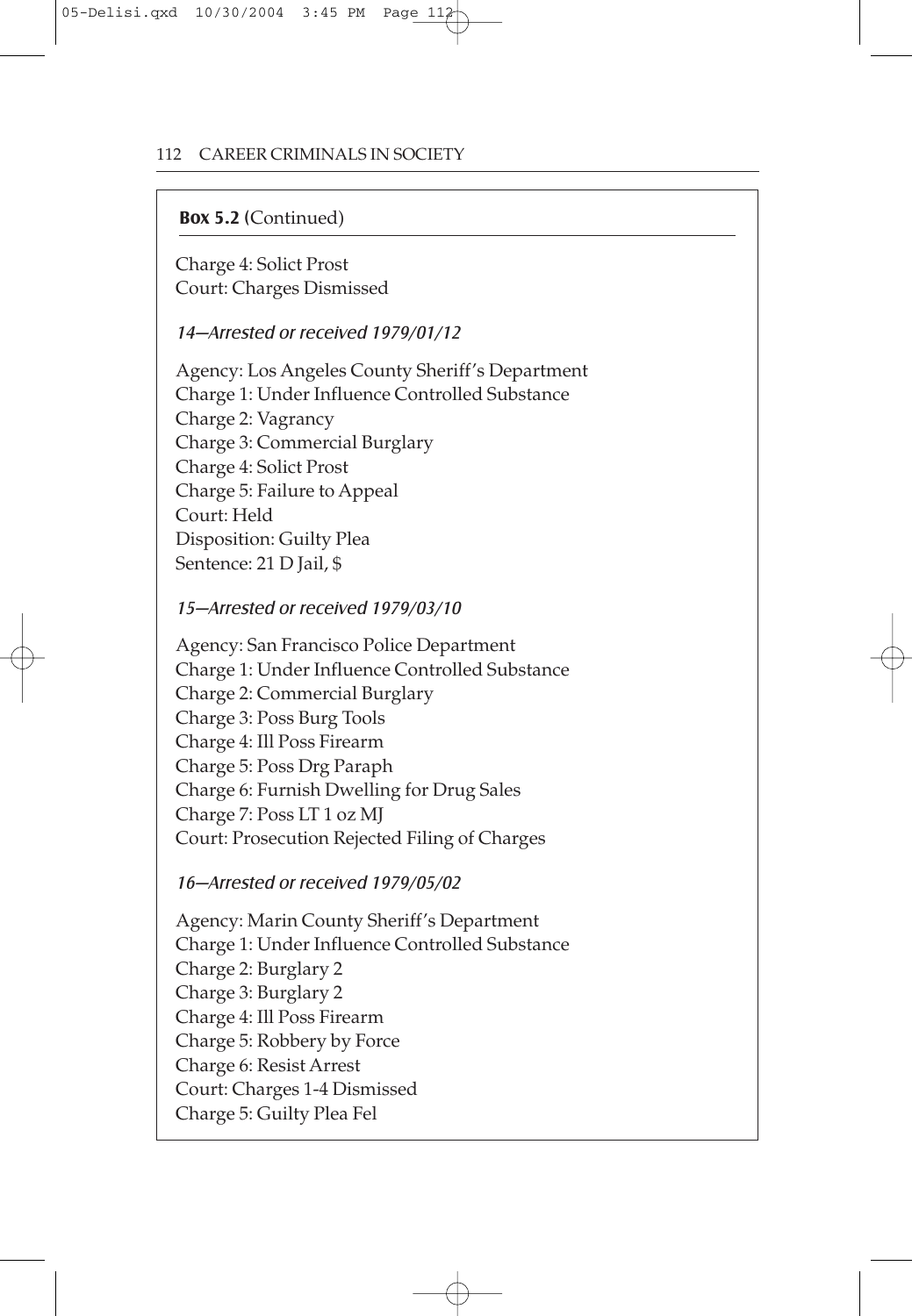Charge 6: Guilty Plea Fel Sentence: 3 Yrs State Prison

# 17—Arrested or received 1979/05/04

Agency: California Board of Parole Disposition: Violation Sentence: 3 Yrs Prison Concurrent

18—Arrested or received 1982/07/01

Agency: Cuyahoga County OH Sheriff's Department Charge 1: DWI Court: Guilty Plea Sentence: 45 D Jail

## 19—Arrested or received 1982/08/26

Agency: Lorain County Sheriff's Department Charge 1: Public Intox Charge 2: Disord Condt Charge 3: Public Fighting Charge 4: Vagrancy Charge 5: Solict Prost Court: Dismissed

# 20—Arrested or received 1982/10/30

Agency: West Virginia State Patrol Charge 1: DWI Charge 2: Resist Arr Charge 3: No Operator Insurance Charge 4: Driving w/o Valid License Court: Guilt Plea to All Charges Sentence: 20 D Jail, \$

# 21—Arrested or received 1983/01/01

Agency: Cincinnati OH Police Department Charge 1: Brawling

*(Continued)*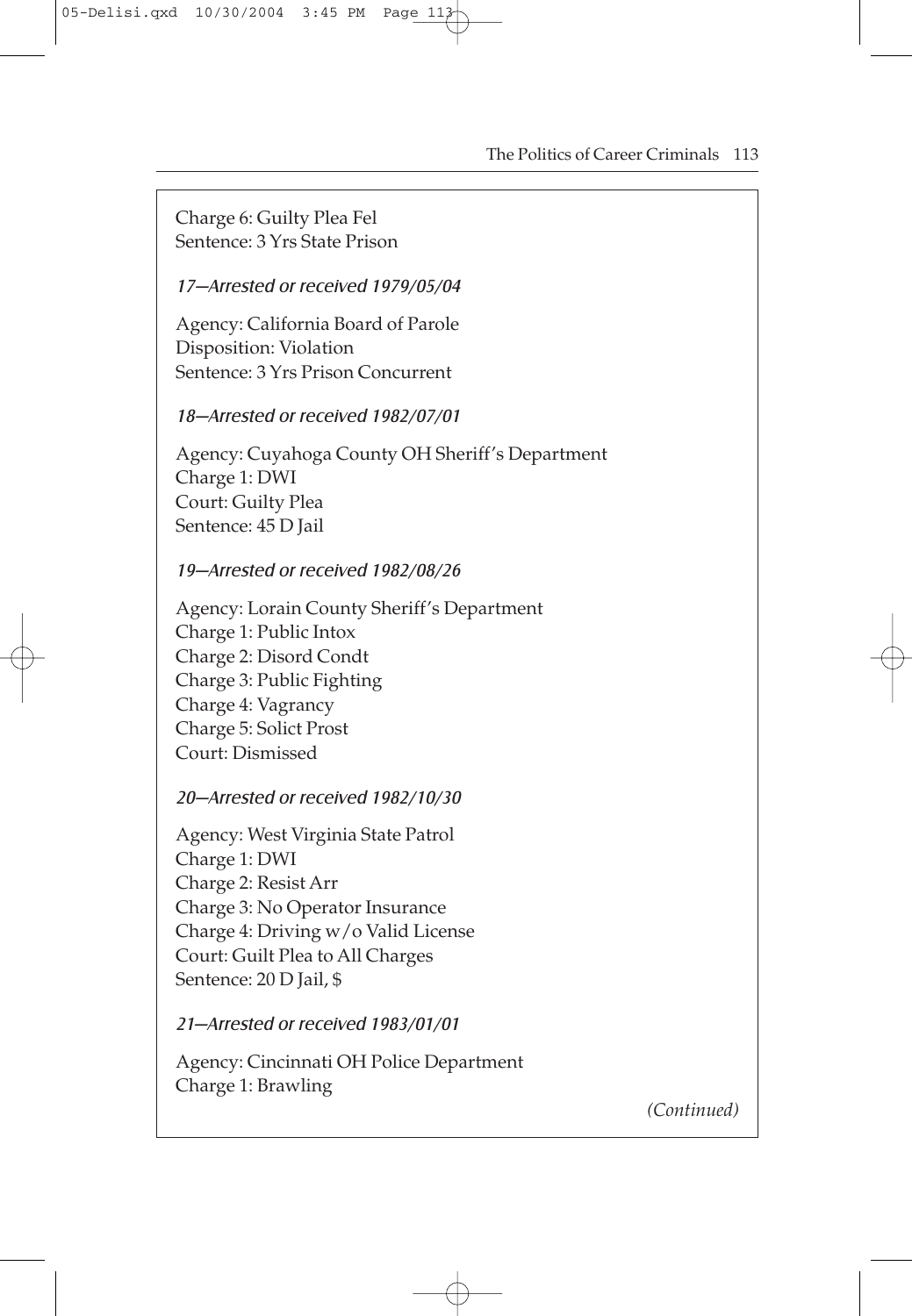**Box 5.2** (Continued)

Charge 2: Aslt w/Deadly Weapon Charge 3: Aslt w/No Intent to Kill Charge 4: Public Intoxication Charge 5: Brandishing Charge 6: Under Influence Controlled Subs Charge 7: Resist Arr Charge 8: Obstruct Police Charge 9: Obstruct Ops Charge 10: Habitual Criminal Offender Court: Charge 1: Guilty Plea Charge 2: Guilty Plea Charge 3: Dismissed Charge 4: Guilty Plea Charge 5: Dismissed Charge 6: Dismissed Charge 7: Dismissed Charge 8: Dismissed Charge 9: Dismissed Charge 10: Dismissed Sentence: 720 D Hamilton County Jail

### 22—Arrested or received 1986/03/15

Agency: Rochester NY Police Department Charge 1: Domestic Violence Charge 2: Aslt 3 Charge 3: Aslt 3 Charge 4: Child Abuse 2 Charge 5: Resist Arrest Charge 6: Obstruct Police Court: No Disposition

23—Arrested or received 1993/10/10

Agency: Akron Police Department Charge 1: Domestic Violence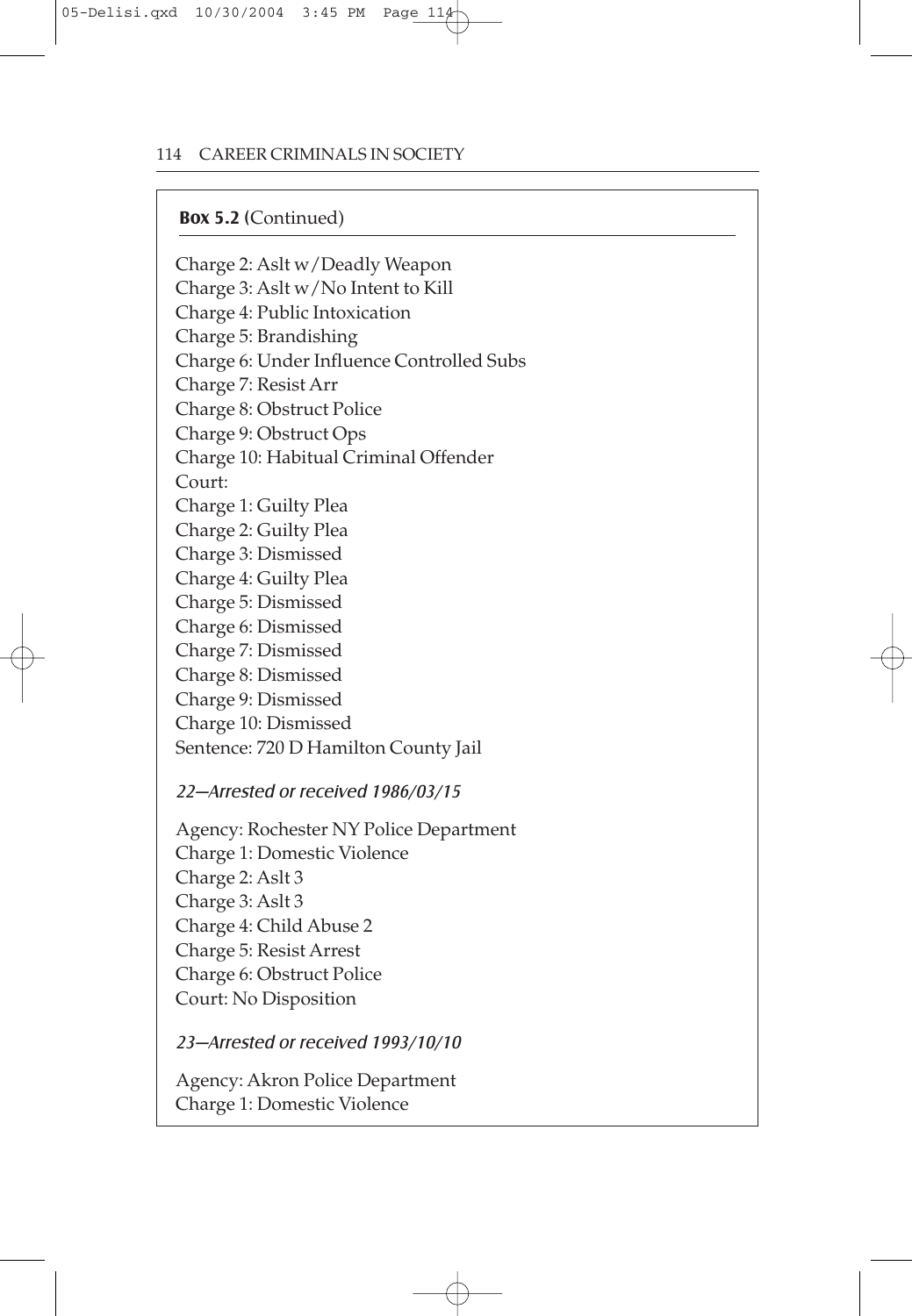# 05-Delisi.qxd 10/30/2004 3:45 PM Page 115

The Politics of Career Criminals 115

Charge 2: Poss Schedule II (Cocaine) Charge 3: Poss Drug Paraph Charge 4: Resist Arrest Charge 5: Obstruct Police Charge 6: Aslt on Police Off Charge 7: Ex-felon Possess Weap Charge 8: Agg Robbery Charge 9: Agg Robbery Charge 10: Habitual Criminal Offender Court: Charge 1-7: Dismissed Charge 8: Guilty Plea Charge 9: Guilty Plea Charge 10: Dismissed Sentence: 20 Yrs Prison

24—Arrested or received 1993/12/12

Agency: Mansfield Reformatory Sentence: 20 Yrs

25—Arrested or received 2003/11/05

Agency: Akron Police Department and Summit County District Attorney Charge 1: Agg Murder Charge 2: Agg Robbery Charge 3: Agg Murder Charge 4: Agg Robbery Charge 5: Agg Murder Charge 6: Agg Robbery Charge 7: Murder Charge 8: Agg Robbery Charge 9: Escape Correctional Facility Charge 10: Escape With Force Charge 11: Auto Theft Charge 12: Agg Aslt

*(Continued)*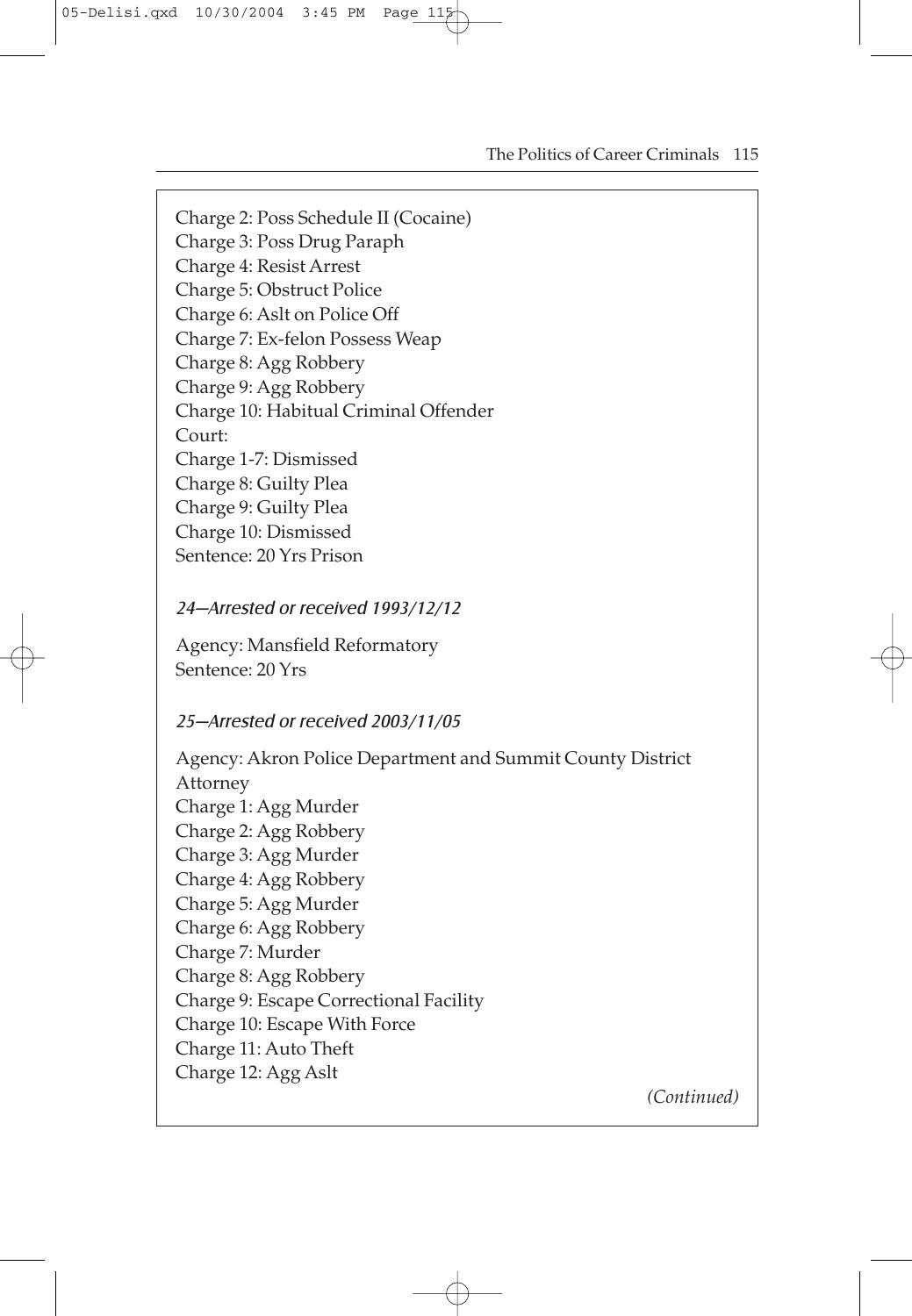**Box 5.2** (Continued)

Charge 13: Kidnap Charge 14: Burg Dwelling Charge 15: Rape Charge 16: Agg Robbery Charge 17: Burg Dwelling Charge 18: Burg Dwelling Charge 19: Rape Charge 20: GSI Minor Charge 21: Rape Charge 22: Kidnap w/Aggravation Charge 23: Kidnap w/Aggravation Charge 24: Att Homicide Charge 25: Att Homicide Law Enforcement Officer Charge 26: Felon Posses Firearm Charge 27: Felon Posses Firearm Charge 28: Felon Posses Firearm Charge 29: Felon Posses Firearm Charge 30: Felon Posses Firearm Charge 31: Felon Posses Firearm Charge 32: Felon Posses Firearm Charge 33: Felon Posses Firearm Court: Charges 1-26: Guilty at trial Charges 27-33: Dismissed Sentence: Charge 1: Death Charge 2: Life Charge 3: Death Charge 4: Life Charge 5: Death Charge 6: Life Charge 7: Life Charge 8: Life Charge 9: Life Charge 10: Life Charge 11: 25 Yrs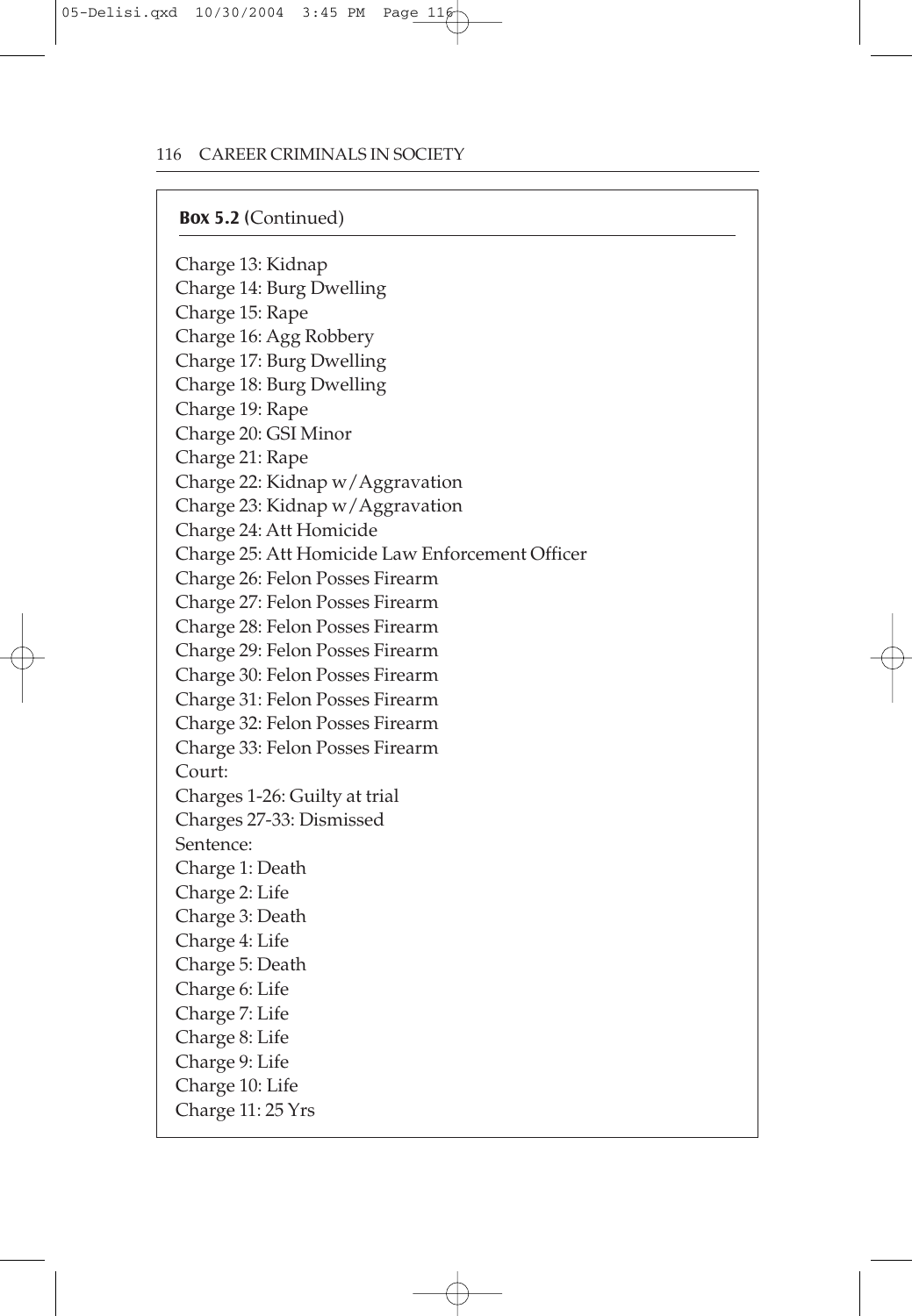05-Delisi.qxd 10/30/2004 3:45 PM Page

The Politics of Career Criminals 117

Charge 12: 25 Yrs Charge 13: Life Charge 14: Life Charge 15: Life Charge 16: 50 Yrs Charge 17: 40 Yrs Charge 18: 40 Yrs Charge 19: Life Charge 20: 50 Yrs Charge 21: Life Charge 22: Life Charge 23: Life Charge 24: 75 Yrs Charge 25: 75 Yrs Charge 26: 5 Yrs

26—Arrested or received 1993/11/12

Agency: Mansfield Reformatory Sentence: Death  $(X3)$  Consecutive + 14 Life w/o Parole + 385 Yrs Ohio DRC

SOURCE: National Crime Information Center FBI Identification Record, Interpol, Ohio Bureau of Investigation, Ohio DRC Diagnostic and Classification Unit, inmate self-reports with Dr. Nelson Bentley, Ph.D.

NOTE: This is a fictional profile; any similarity to an inmate, living or dead, is purely coincidence.

# **Introduction**

The vignettes from previous chapters and the offender profiles shown in Boxes 5.1 and 5.2 illustrate two ideal types of offenders. On one hand is the fairly nonserious offender, whose trouble with the law is linked to life circumstances relating to social institutions such as family or work. Chronic offending from this perspective unfolds developmentally. On the other hand is the serious, violent offender, whose repeated violations of the law are a way of life. The extremity of his conduct lends credence to the idea that habitual antisocial behavior is the manifestation of some pathology or criminal propensity.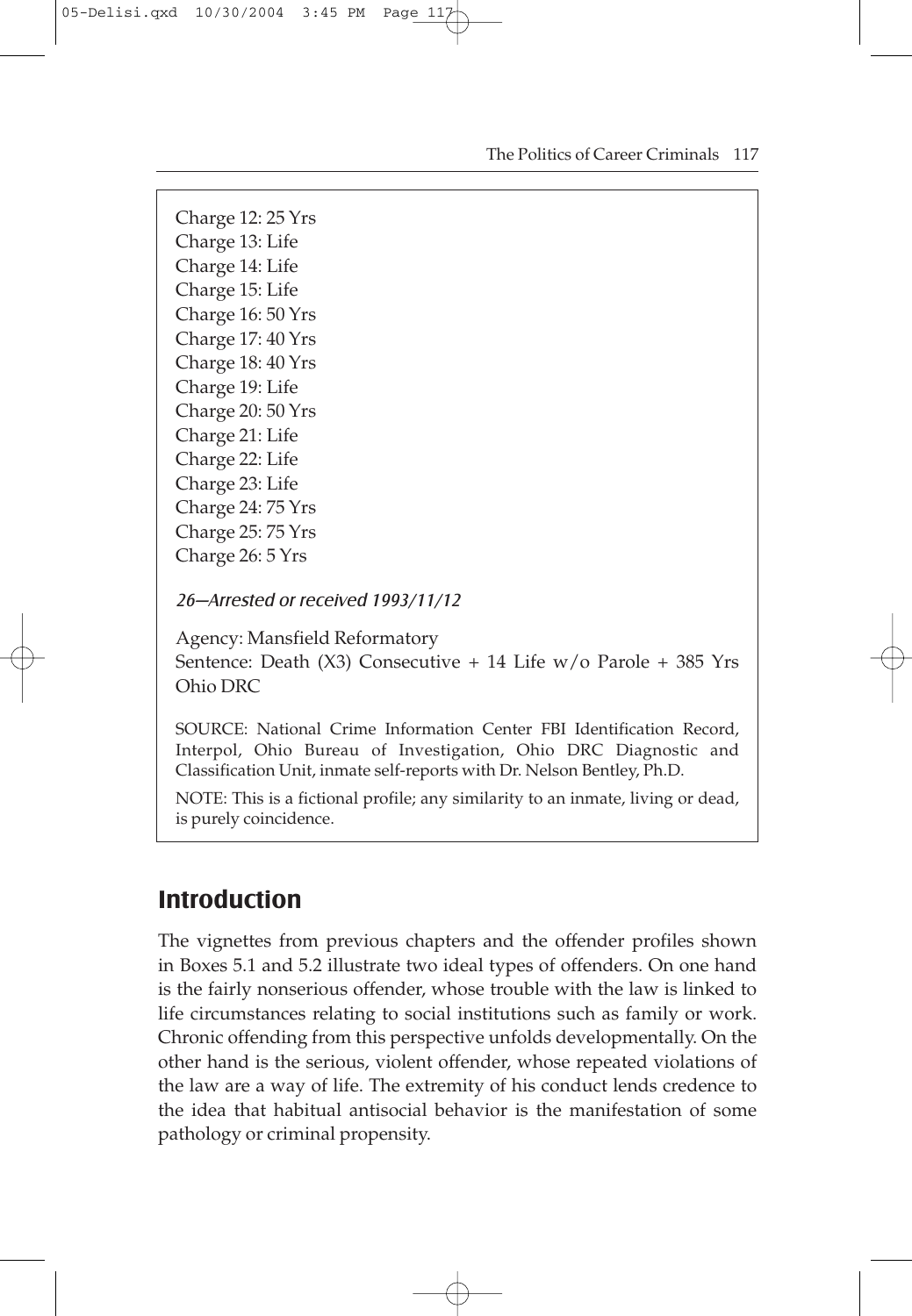It is important to recognize that the theoretical perspective that one believes best represents the evidence is not wholly removed from one's ideological worldview. Whether one believes that serious criminals are changeable speaks to ideological assessments of the character and nature of human beings and their behavior. For some, the term *career criminal* is a label that will serve to further stigmatize and exacerbate the risk factors that chronic offenders experience. For others, this moniker is the mark of Cain.

This chapter explores three of the more controversial issues related to career criminals. The first and most important of these issues is the ethical concerns among criminologists about the scientific inability to accurately predict chronic offending. Although criminologists have confidently identified the small group of inveterate criminals, prospectively identifying them has proven more difficult. As a result, scholars are equivocal, judicious, and rightly concerned that mistakenly punishing offenders purported to be career criminals carries with it intolerable human and fiscal costs. The dilemmas of prediction and singularly identifying individual offenders are examined herein at length.

The remaining two issues, news media coverage and academic politics, are less central to criminology but nevertheless figure into the collective understanding of career criminals. However, like the ethical problem with prediction, they serve to weaken our resolve to appropriately respond to the challenges posed by career criminals. News media outlets devote considerable resources toward covering crime but are largely unhelpful in elucidating the career criminal problem. For example, the extensive coverage of horrendous crimes often fails to make the explicit connection that these crimes are disproportionately the work of chronic offenders. This is important because the public indignation that crime news generates is often misplaced toward criminal offenders generally. This can contribute to a public demand to get tough on crime generally instead of the more cost-effective and efficient focus on career criminals. Additionally, news media accounts inconsistently present habitual criminals as sympathetic figures who are victims of social disadvantage, strident criminals who take advantage of loopholes in the lenient criminal justice system, and victims of a needlessly harsh criminal justice system. These competing images create diffuse skepticism about career criminals and the appropriateness of criminal justice policies to control them.

Finally, a peripheral but lingering idea in criminology is the belief that career criminals are social constructions that serve as fodder to promote conservative, crime-control interests. The social constructionist perspective and its attendant political ramifications stand in opposition to the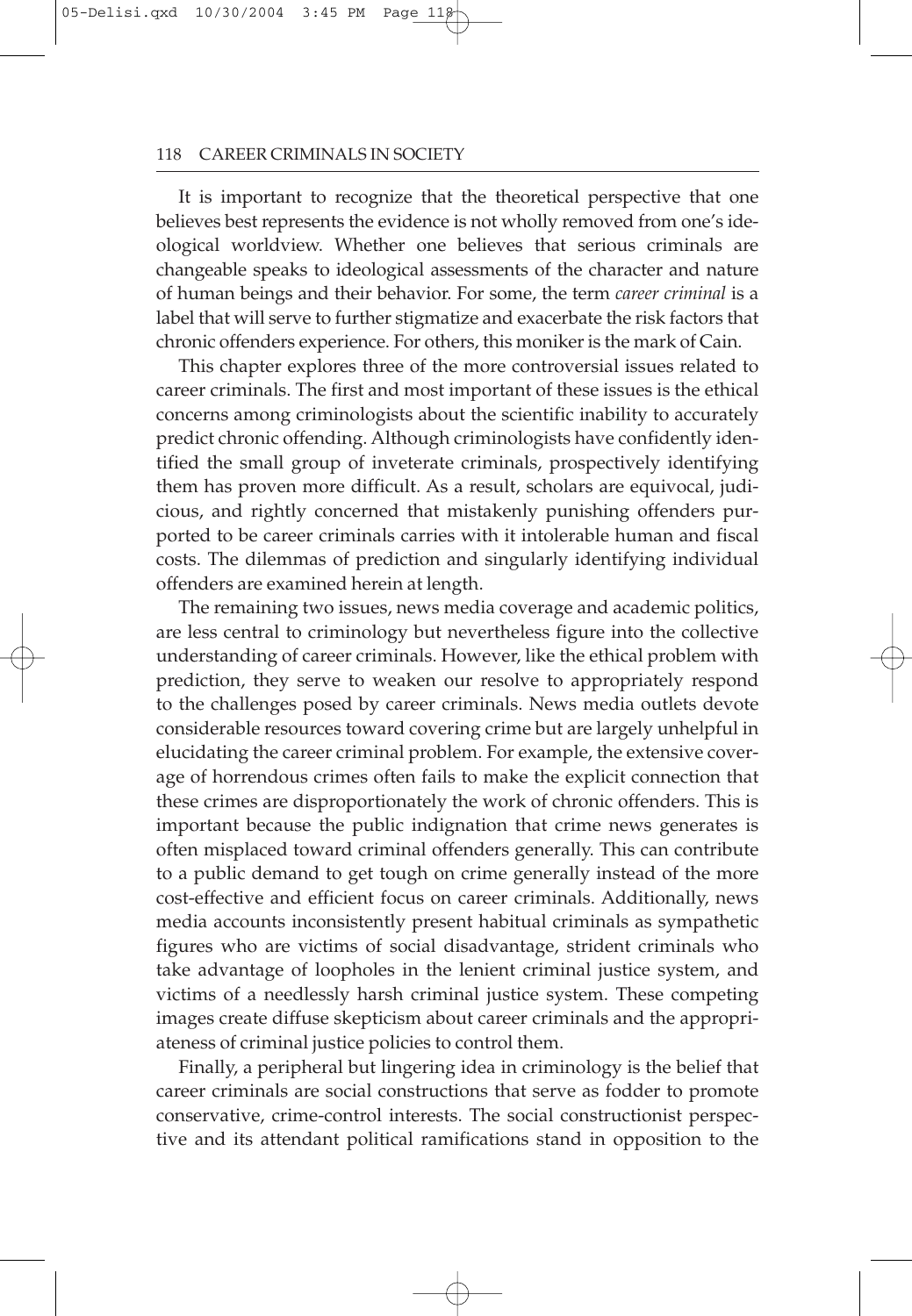empirical or positivist stance that career criminals are genuine threats to public safety. The constructionist view is critiqued here. While this discussion is critical, it is important to recognize that, at the very least, the social constructionist viewpoint illustrates a theoretical, and perhaps ideological, unwillingness to reconcile empirical data with one's belief system. Although located to the left of mainstream developmental theories, the constructionist arguments demonstrate just how politically loaded a topic such as career criminals is.

# **The Ethical Quandaries of Prediction**

At a variety of points in the criminal justice system, practitioners employ prediction to guide their decision making when processing criminal offenders. Traditionally, prediction was a clinical assessment based on the individual's "gut feeling" that was itself rooted in experiential knowledge. There are many examples of how this manifests. Police officers weigh a "prediction" of the likelihood that a defendant will appear in court when issuing a summons or making an arrest. Pretrial service personnel similarly predict the risks of flight, recidivism, and danger that an individual poses when ascertaining bond. Probation and parole officers gauge their supervision of clients based on intuitive predictions of how risky their clients are. In all of these contexts, the "evidence" that professionals utilize when making predictions of future conduct is the prior conduct of the same individuals. It is a psychological truism that the best predictor of future behavior is past behavior.<sup>1</sup>

Despite this axiom, many criminal offenders behave in unpredictable ways, and forecasting their future conduct has proven difficult. This has been particularly frustrating to criminologists and policy makers who seek to identify the small group of career criminals. Prediction has evolved from clinical assessments to the use of actuarial instruments composed of criteria that empirically relate to criminal offending. A controversial example of the actuarial approach is the scale developed by RAND researcher Peter Greenwood with assistance from Allan Abrahamse. Based on data derived from self-reported criminal records of 2,190 male jail and prison inmates in California, Michigan, and Texas, the Greenwood Scale contained seven items thought to predict chronic offending. The items were distilled from the offense backgrounds and social characteristics of the most recidivistic prisoners and are the following: prior incarceration for the same type of offense, incarceration for more than half of the preceding 2 years, conviction prior to age 16, juvenile incarceration, recent narcotic use, adolescent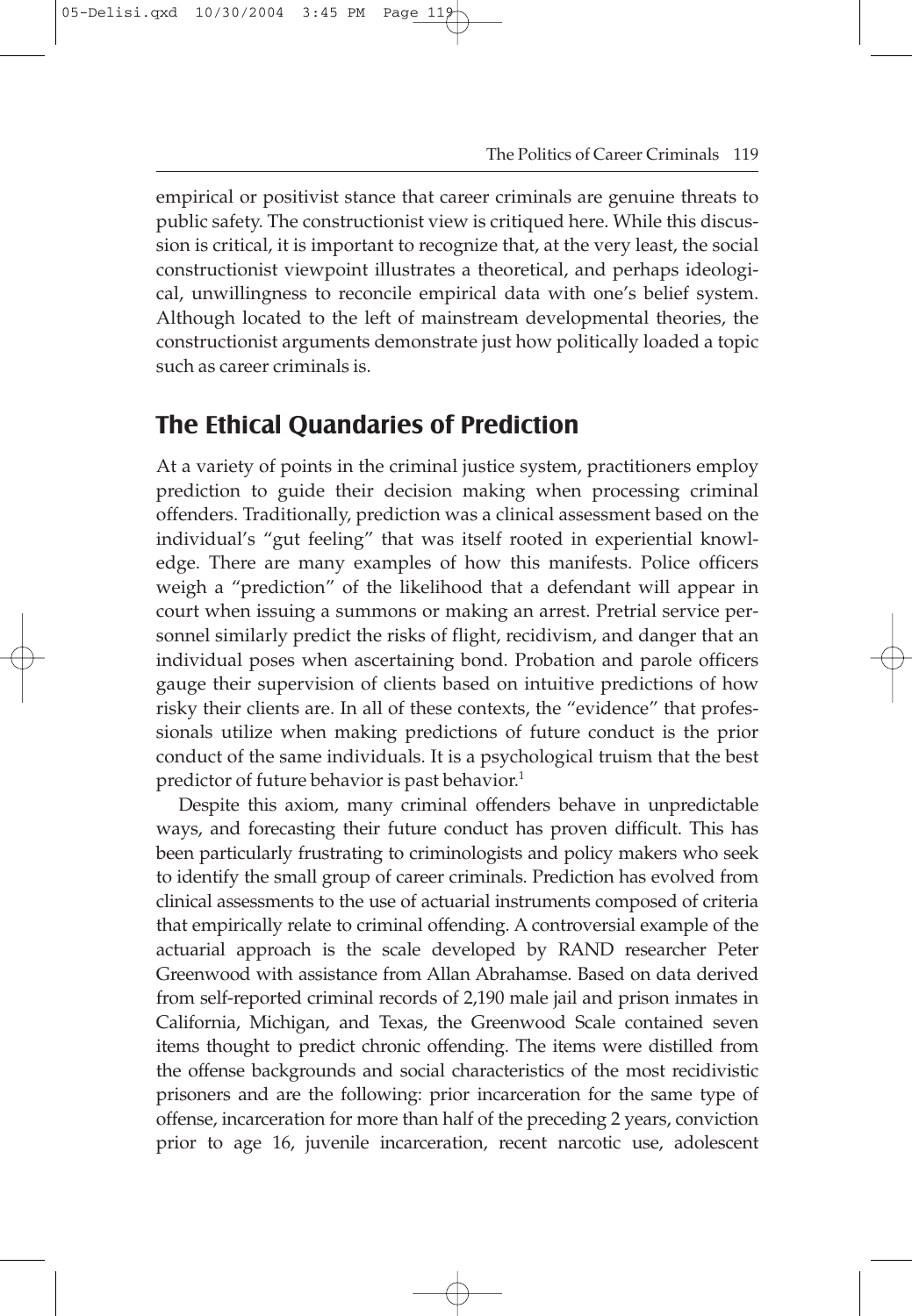narcotic use, and employment for less than half of the preceding 2 years. Offenders were scored  $(0 = no, 1 = yes)$  for each characteristic. Those with cumulative scores of 0 or 1 were considered low-rate, those who scored 2 or 3 were medium-rate, and those who scored 4 or higher were high-rate criminals.

Overall, Greenwood and Abrahamse estimated that 27% of offenders were low-rate, 44% were medium-rate, and 29% were high-rate. Incarcerating only the latter group would reduce the robbery rate by 15% while reducing the total robbery incarceration rate by 5%. A similar 15% reduction in burglary would require a 7% increase in the burglar inmate population. Overall, the scale correctly predicted just 51% of offenders. After its publication, scholars found a variety of shortcomings with the Greenwood Scale and its purported ability to prospectively identify chronic offenders and reduce the prison population. For example, the scale had a false positive rate in excess of 50%. This meant that half of the offenders predicted to be high-rate actually were not. Thus, incarcerating them on the basis of their "predicted risk" would not only produce unnecessary prison costs but also, and more important, imprison those who were not career criminals. Moreover, the scale had a false negative rate of about 16%, which meant that nearly one in five career criminals was missed. In a later work, Greenwood himself largely concurred with his critics about the difficulty in predicting chronic offenders.<sup>2</sup>

In the intervening years, other criminologists have attempted to refine the Greenwood Scale to arrive at a more accurate prediction instrument. Although they were applied to new and diverse samples of offenders and contained refined scale items, prediction instruments continued to yield false negative rates in excess of 50% and be largely ineffective at identifying career offenders.<sup>3</sup> In fact, prediction scales appeared to be more equipped at predicting low-rate offenders. For example, Hennessey Hayes and Michael Geerken ingeniously noted that although prediction instruments were ineffective at identifying the high-rate offenders, they were quite accurate at identifying low-rate offenders. Indeed, theirs and prior instruments correctly predicted 60% to 84% of low-rate offenders. As a result, Hayes and Geerken suggested that policy makers should focus on the majority of offenders who are not career criminals and whom prediction instruments can identify. Moreover, they proposed that noncareer offenders could be selected for early release from prison since their low propensity for recidivism could confidently be assessed. Another recent scaling effort also demonstrated that while identifying career criminals is difficult, identifying benign offenders is not. Recently, Matt DeLisi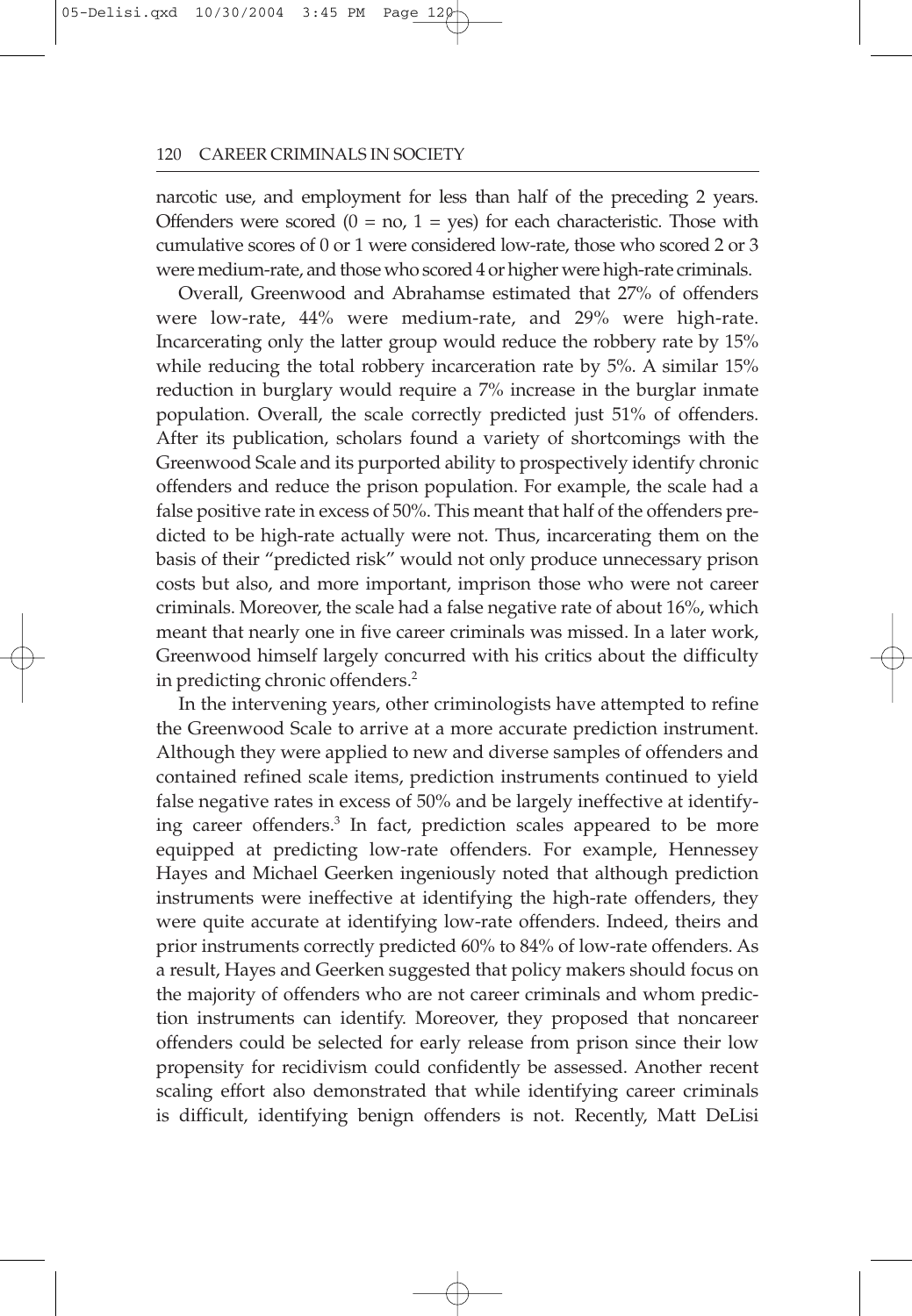developed a theoretically informed scale to identify the life-course persistent offender conceptualized by Terrie Moffitt. The scale was amazingly accurate in predicting outcomes for nonchronic offenders. For example, when identifying low-rate offenders for violent arrests, property arrests, felony convictions, and prison sentences, the current identifications were 94%, 88%, 93%, and 95%, respectively. Like prior efforts, the scale identified high-rate offenders at rates no better than chance.<sup>4</sup>

Numerous scholars have levied critiques, at times impassioned, against prediction instruments because of their inaccuracy and the attendant ethical dilemmas. Mark Moore succinctly summarized these critiques:

There are problems with the idea of relying on predictive tests. To retributivists, it seems wrong to impose criminal liabilities on the basis of predictions of further criminal acts. To many others, it seems wrong to impose liabilities on people who are falsely predicted to commit crimes in the future. Still others worry about the characteristics that will be used in the predictive tests, thinking that it would be wrong to use characteristics that were not under the control of the offenders and were not themselves criminal in nature. And there are always the questions of exactly at what point in the criminal justice process the tests would be applied and what consequences the use of the tests would have for criminal offenders.<sup>5</sup>

Despite the genuine concerns of scholars and the empirical inadequacy of many of their prediction instruments, prediction has and will continue to be practiced in criminal justice vis-à-vis career criminals. Fortunately, one area where prediction has fared better is the risk prediction instrument used by federal parole. For more than 30 years, the U.S. Parole Commission's Salient Factor Score has proven to be an effective actuarial device in predicting career criminality among federal offenders. The Salient Factor Score contains measures such as prior adjudications and convictions, prior commitments of more than 30 days, active criminal justice status, age, and heroin addiction. It is reverse-coded; thus, offenders who scored 0 to 3 are assessed as poor risks, 4 to 5 are fair risks, 6 to 7 are good risks, and 8 to 10 are very good risks. Over the years, the Salient Factor Score has been streamlined and refined to encompass only criminal history–relevant items and replicated on multiple validation samples.<sup>6</sup>

In my opinion, the inability to prospectively identify career criminals via prediction instruments and the ethical questions that this failure raises have been extremely damaging. Many criminologists are rightfully concerned about attempts by policy makers and the criminal justice system to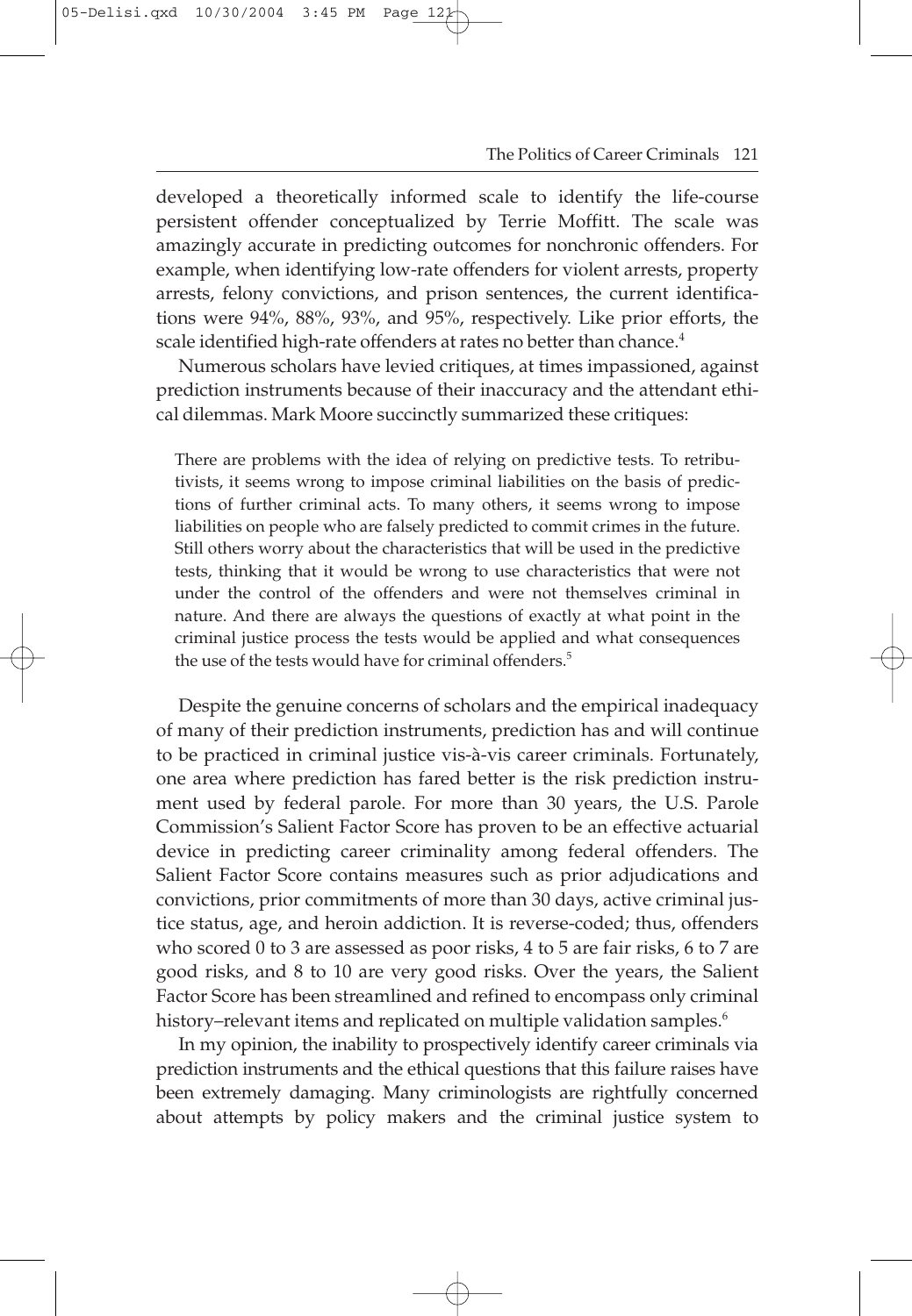selectively focus on individual offenders in a forecasting context. By and large, we have been unable to do so, and most prediction instruments work only as well as if one had flipped a coin to assess dangerousness or likelihood of recidivism. Obviously, this is unacceptable. Not only does this serve as an impetus for future researchers to develop better actuarial devices, but it also serves as a cautionary tale for the academic community to treat with apprehension claims that career criminals can be identified in advance.

# **Media Portrayals of Career Criminals**

To be sure, the mass media coverage of crime, criminals, and the criminal justice system is extensive. Newspapers from the smallest village to the largest metropolis provide daily stories of criminal acts that occur in the community. A regular feature of the American newspaper is the police blotter, a daily or weekly listing of community residents and other persons who have been arrested by local authorities. On television, crime-related stories are often the lead story on local news programs, and television movies and scores of programs are entirely devoted to criminal justice issues. The number of Internet sites devoted to crime is innumerable. In short, crime is integral to the news media, especially in the United States.

As mentioned earlier, when dealing explicitly with career criminals, the media transmit inconsistent and often conflicting messages. Media coverage of career criminals is organized into three camps: coverage of crime events that often fails to make the explicit point that the preponderance of crimes are committed by career offenders; coverage that is often sympathetic to career criminals because of adversities that the defendants themselves have endured; and coverage that alternately portrays the criminal justice system and crime-control policies as absurd, needlessly punitive, ineffective, and unfair to career criminals.

# **The Criminological Significance of Career Criminals**

Frequently, atrocious criminal events, the ones that inspire the most outrage and fear among community residents, are the handiwork of chronic offenders. Across the nation, there are regrettably many incidents demonstrating this point.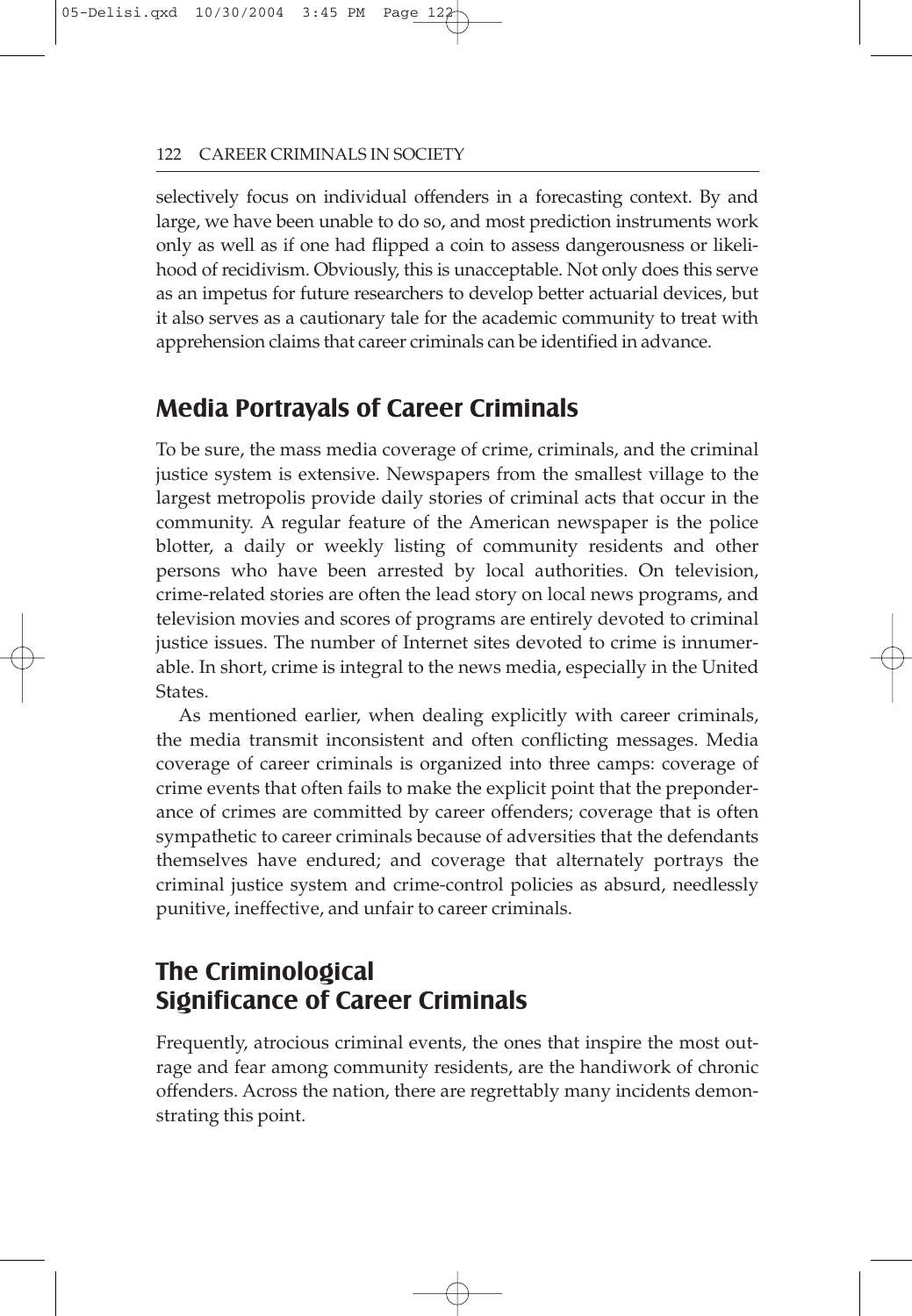In Missouri, a woman was kidnapped, brutalized, and raped for several hours before she was able to escape her captor. Ultimately, the defendant in the case pleaded guilty to seven counts of sodomy in exchange that numerous other felony charges were dismissed. It was later discovered that the defendant had been imprisoned for 20 of the previous 21 years for prior convictions for murder, assault, robbery, burglary, and assorted other offenses. While on parole in 1990, the defendant committed a similar incident where he kidnapped and repeatedly sodomized a young woman—and this case resulted in an acquittal!

In Illinois, residents of the Chicago Cabrini-Green housing projects were shocked by the brutal attack of a young girl who was raped and beaten to such a degree that she was left blind, mute, and crippled. The 26-year-old defendant in this case was sentenced to 120 years in prison. Records maintained by the Illinois Department of Corrections indicated that the defendant had been imprisoned at age 18 for convictions for armed robbery and attempted aggravated criminal sexual assault.

In Connecticut, a 27-year-old man was charged in the stabbing deaths of his aunt and her two children before leading the police to the skeletal remains of a woman who had been missing. Court records indicated that the man had 23 prior convictions, including 9 felony convictions in the past 10 years.

In California, an armed man abducted two teenage girls from a youth hangout and bound their male companions with duct tape. After raping both girls, the perpetrator drove for 100 miles to an isolated area where, according to the victims, he announced that he was going to murder both women and bury them. Miraculously, the police caught up to them seemingly moments before the perpetrator was going to commit the double homicide. Police shot the abductor to death. As savage as this scenario was, it became increasingly clear that it was only the latest exploit of this violent career criminal. At the time of his death, the man was wanted in California on five counts of rape, the alleged victim being his own stepdaughter, and in Nevada for carjacking. For nearly two decades, he had accumulated several arrests and convictions in several states, including prison terms for burglary, methamphetamine possession, and grand theft.

In Pennsylvania, a 7-year-old girl gnawed her way through duct tape bindings and broke a window after being abducted and left in a basement for 24 hours. The suspects in the case allegedly abducted the girl and threatened to kill her unless their sizable ransom was paid. As the case unfolded, it was learned that both suspects had lengthy criminal records,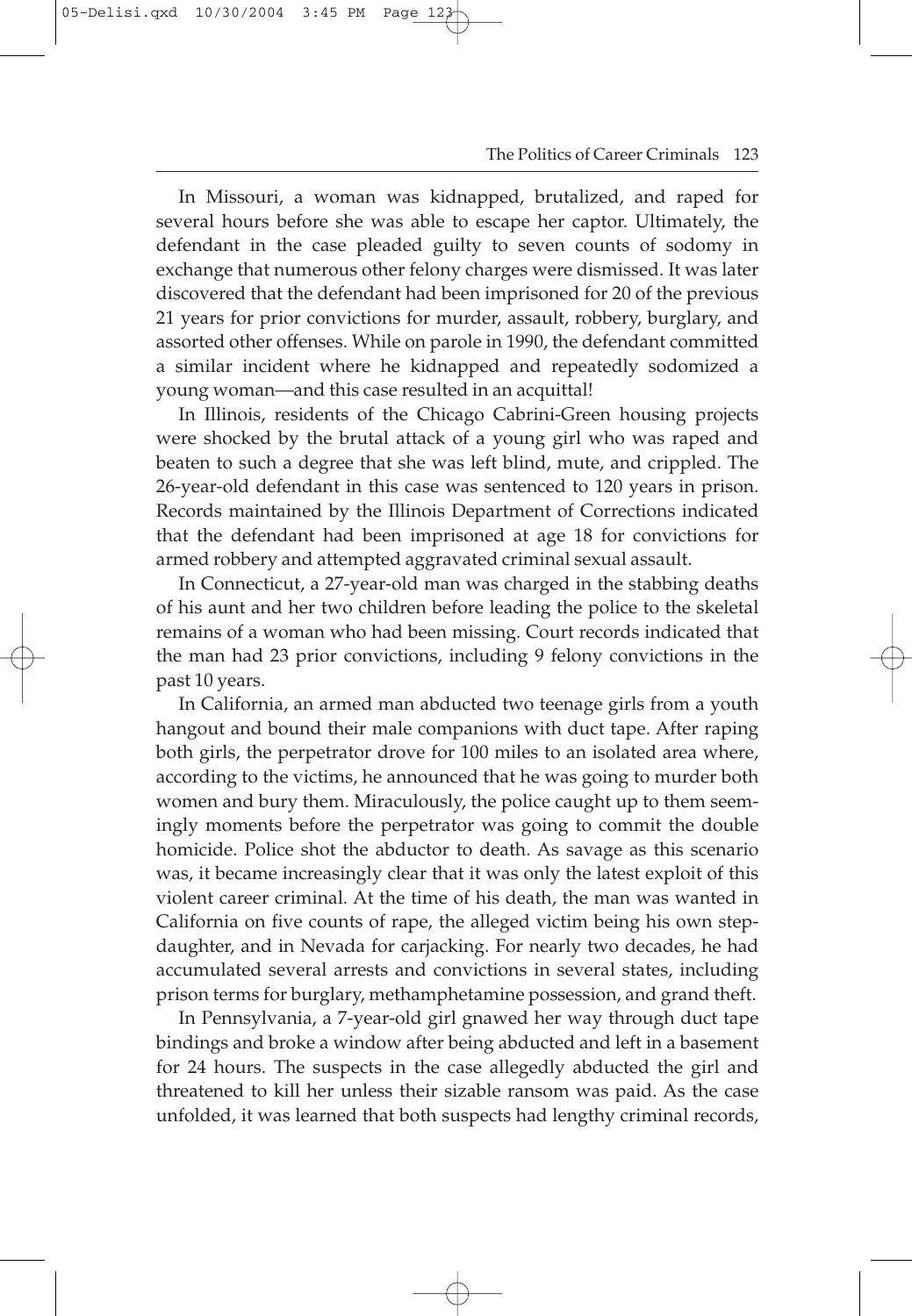including multiple arrests for drug violations and crimes of violence. It was later learned that the pair had abducted the girl because they believed her family had recently received a sizeable insurance settlement.

In Oklahoma, two convicts escaped from the Oklahoma State Penitentiary. One defendant was serving a life sentence for the murder and rape of an 81-year-old woman, an act committed when the perpetrator was just 17 years old. After capture, the defendant was convicted of two escape-related charges and, according to prison records, first-degree manslaughter after he had been incarcerated for 6 years. The prison record for the other escapee was even more prolific. As a juvenile, he was convicted and incarcerated for four counts of kidnapping, four counts of burglary, and three counts of theft. He previously escaped from prison while serving sentences for these crimes before receiving a 20-year sentence for kidnapping, assault on a police officer, escape, and conspiracy charges. Thus, the instant offense was his third escape from prison in less than a decade.

In Nevada, a 33-year-old man was sentenced to death for murder and armed robbery, a case in which he used a 15-year-old female runaway to lure the victim to a motel with a ruse of sex. During the murder trial, a former victim of the defendant testified that he raped her at knifepoint in Illinois. Records also show that the defendant had served prison time in Ohio for burglary and parole violations.

In Ohio, two men killed a promising high school football star for what appeared to be a robbery. One man was convicted of 15 criminal counts, including murder, attempted murder, and assault, and received a 46-yearto-life sentence. Records indicate that the defendant had already been committed to state prison on three separate occasions for drug trafficking, weapons charges, escape, and failure to comply with court orders. The other accused, who is awaiting a retrial, had four prior prison stints for crimes such as property, drug, weapons, and escape charges. Also in Akron, Ohio, a man was sentenced to life in prison without parole and classified as a violent sexual predator for the kidnapping and rape of a 9-year-old girl. Ohio prison records indicate that the same man was convicted of corrupting a minor and escape in 1992 (1-year sentence), gross sexual imposition in 1992 (3-year sentence), and rape in 1998 (4-year sentence).7

The recurrent theme is that persons who are no strangers to the criminal justice system often account for serious violence crimes that constitute the news. Unfortunately, the significance of this is not often explored. By not stressing the explicit link between career criminals and the incidence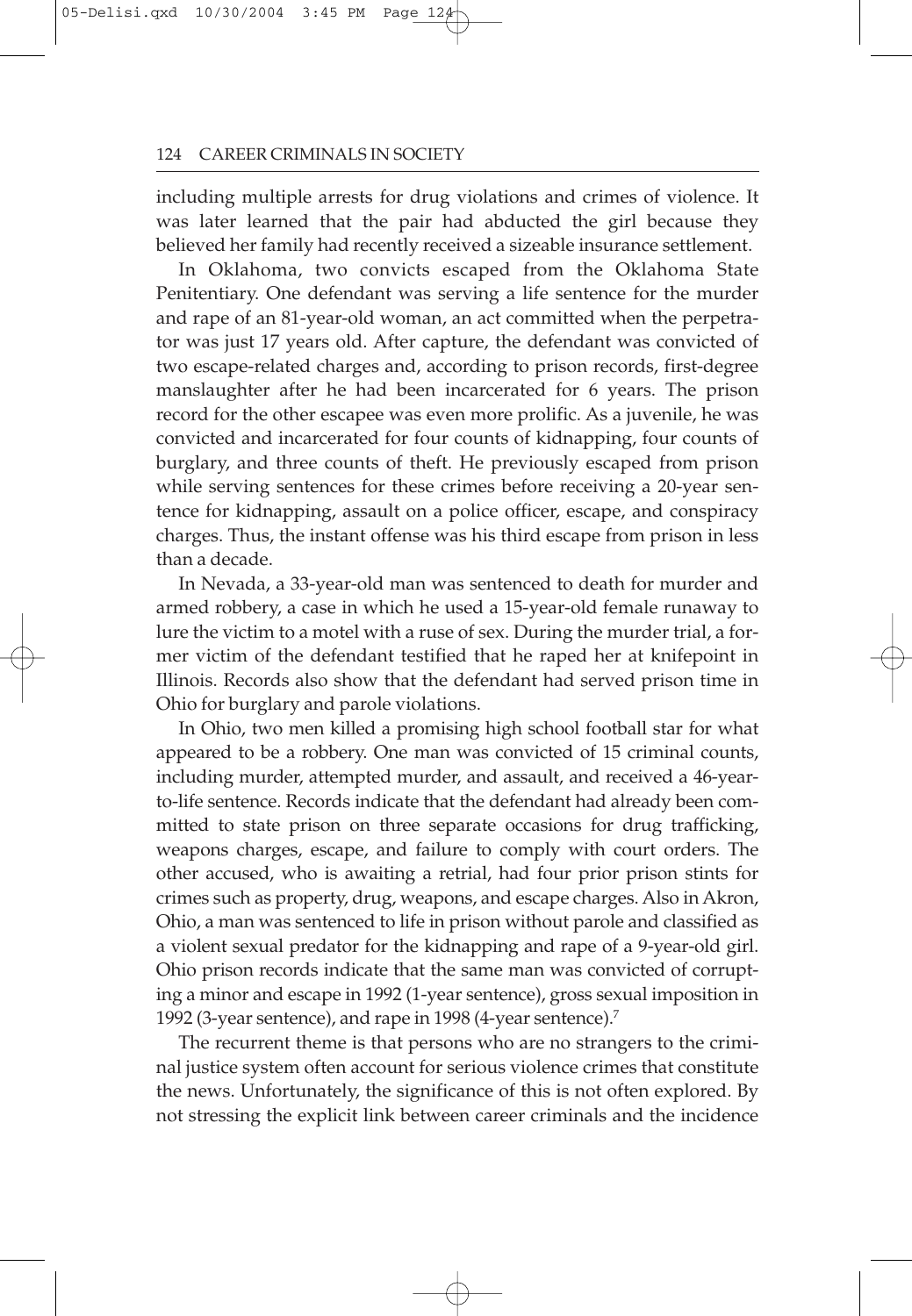of crime, the news media lose an opportunity to inform the public. Instead, news consumers are left with the idea, sometimes correct, that the criminal justice system accords considerable leniency to criminal offenders, even high-rate ones. This creates public indignation directed against criminals writ large and calls for tougher criminal justice, a situation that policy makers are often willing to oblige. Thus, public outrage over crime tends to be general and unfocused, not specific and concentrated on the small cadre of career criminals. In the place of cries to stop the "violent few" is general rancor. Even offenders buy into this. For example, a frequent offender who was imprisoned for robbery after being paroled early for a prior robbery conviction has launched a \$1.6 million suit against prison and parole officials. The offender asserts that the *state* was responsible for his crimes because it knew full well that career offenders like himself are incorrigible and recidivate upon release.<sup>8</sup>

# **The Sympathetic Life of Career Criminals**

The media's tendency to miss the criminological import of crime events committed by chronic offenders is unfortunate but somewhat innocuous. Portraying them as victims of social circumstances rather than their own pathologies is more problematic. Because many career offenders were themselves the victims of considerable cruelty and disadvantage during their childhood, it is somewhat easy to empathize with them.<sup>9</sup> However, does empathy compete with our desire to morally condemn and punish repeat offenders? The following news accounts address the tension between compassion and a desire to punish.

In Florida, a 67-year-old woman was sentenced to 4 years in prison for five felonies related to masterminding a multicity pickpocket enterprise. The frail woman—who suffers from kidney failure, arthritis, and is wheelchair-bound—clearly presented herself as a sympathetic defendant. Florida prison records indicated that the woman had been imprisoned twice previously, both for grand theft, and served two probation sentences for cocaine possession and grand theft. Between the ages of 46 and 67, the defendant amassed nine felony convictions.

An increasingly contentious debate centers on the appropriateness of executing defendants who are either mentally ill or mentally retarded. Two recent cases, both occurring in Texas, are illustrative. The U.S. Supreme Court recently decided that the execution of the mentally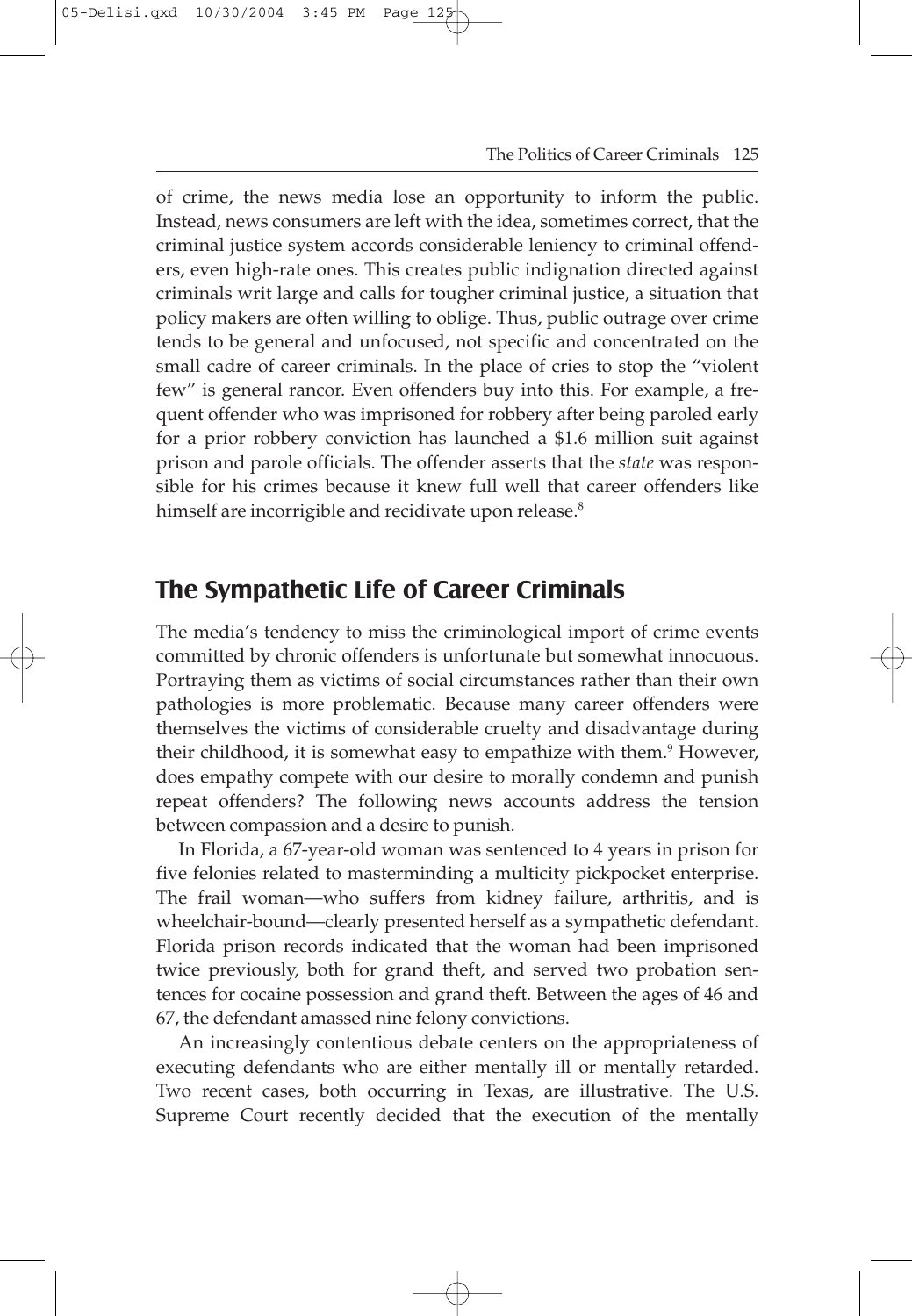retarded constituted a violation of the 8th Amendment's proscription against cruel and unusual punishment. The case involved a man with an IQ of about 60 who was convicted of raping, stomping, and mortally stabbing a woman in 1979. Often relegated to the back paragraphs in articles covering this case was the fact that the defendant was on parole after serving less than 2 years of a 5-year sentence for a previous rape conviction. Another Texas inmate with diagnosed paranoid schizophrenia was executed in 2003 for killing a woman who resisted his attempts to rape her. Arrest records indicated that the defendant told authorities that he killed the woman simply because he *wanted* to be returned to prison. Texas prison records indicated multiple prior stints in prison for crimes such as aggravated robbery with a deadly weapon, burglary, arson, and assorted parole violations.

In California, a defendant was executed for the murder of an 81-yearold woman who was shot in the face after the defendant burglarized her home. The man was only the 10th person to be executed in California since capital punishment was reinstated in 1978. As the execution approached, defenders suggested that the defendant should be spared because of his brutal childhood at the hands of an abusive father and mentally ill mother. Other apparently redeeming features of the defendant were that he had suffered from ineffective defense counsel and, while on death row, learned Latin and had begun to write poems about repentance. The defendant's prison dossier tells a different story. The defendant was an escapee from Utah State Prison, where he was serving time for multiple convictions for aggravated burglary. While imprisoned, he murdered another inmate and assaulted several other inmates and staff. He admitted to killing at least six people in Nevada but was never charged.

In Florida, a man died while on death row—just before the Innocence Project used forensic evidence to prove that he was actually innocent of the charges for which he was condemned. (The vital role of the Innocence Project is discussed in Chapter 6.) For good reason, the miscarriage of justice received a great deal of condemnatory press coverage. Unfortunately, the outrage that should have been directed against the error-prone criminal justice system was redirected by attempting to lionize the defendant by lamenting his lifetime of disadvantage. Moreover, the defendant, who was actually innocent of the murder charges that wrongfully resulted in his placement on death row, had previously been convicted of two separate killings, one when he was just 13 years old and the other when he was 18 years old. Of course, miscarriages of justice are intolerable;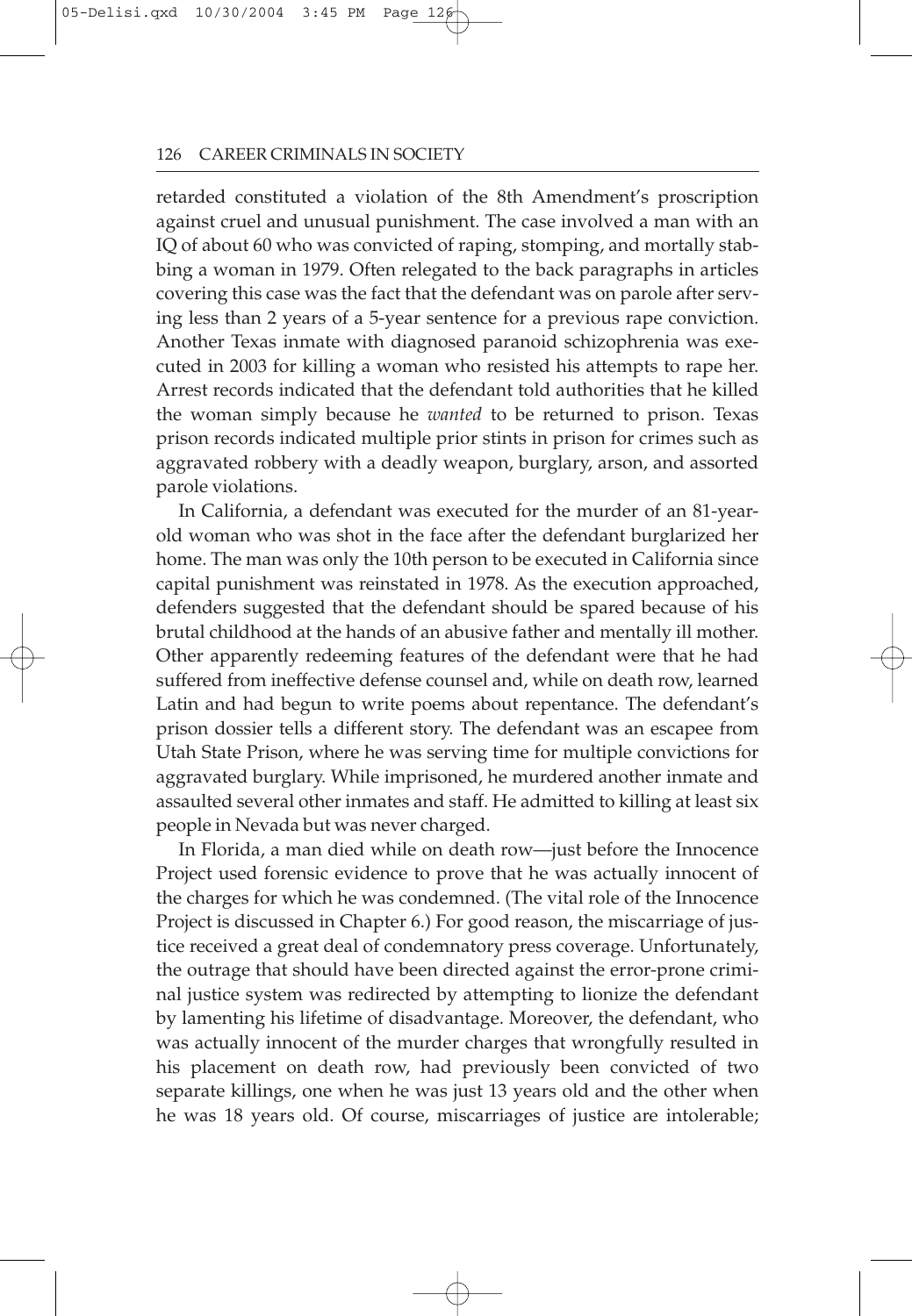05-Delisi.qxd 10/30/2004 3:45

however, it was questionable to suggest that this person was an innocent angel unscrupulously plucked from the streets. Indeed, he had two prior murders underneath his belt, circumstances that undoubtedly contributed to his wrongful arrest and ultimate prosecution.

In sum, a variety of sociological hardships have been invoked to cast collective pity on the lives, circumstances, and behaviors of career criminals. At times, these hardships have been presented as extenuating circumstances or justifications for habitual criminal behavior. This deflects needed attention from the habitual criminal conduct and can have calamitous consequences. A famous example is the case of Jack Henry Abbott. Abbott became famous for his prison memoir *In the Belly of the Beast* while serving time in New York for bank robbery and the fatal stabbing of another inmate. Abbott's writings were attractive to the intelligentsia of that era, especially author Norman Mailer, who lobbied for Abbott's parole. He was indeed paroled in 1981 and at-large for a mere 6 weeks before stabbing a man to death outside of a restaurant. He was subsequently prosecuted and imprisoned where he died of suicide in 2002.10

# **The Mercurial Criminal Justice System**

The news media provide numerous examples of events supporting the view that the criminal justice system inappropriately responds to career criminals. In one view, the leniency of the criminal justice system and the unwillingness of its operatives to take the criminality of the worst offenders seriously contribute to additional crime. From another perspective, the criminal justice system is portrayed as a bully, the mean-spirited Goliath who sets chronic offenders up for failure or inflicts needlessly cruel policies on them. The following contain examples from each perspective.

A case that received nationwide publicity was the December 2000 escape of seven violent career criminals from a maximum-security prison in Texas. While in flight from prison, the men committed additional felonies culminating in the murder of an Irving, Texas, police officer during the robbery of a sporting goods store. Ultimately, the seven were captured. One defendant committed suicide, three were sentenced to death, and three were sentenced to lesser prison terms. Prior to the escape, the inmate leader was serving multiple life sentences upon convictions for 13 counts of aggravated kidnapping with a deadly weapon, 4 counts of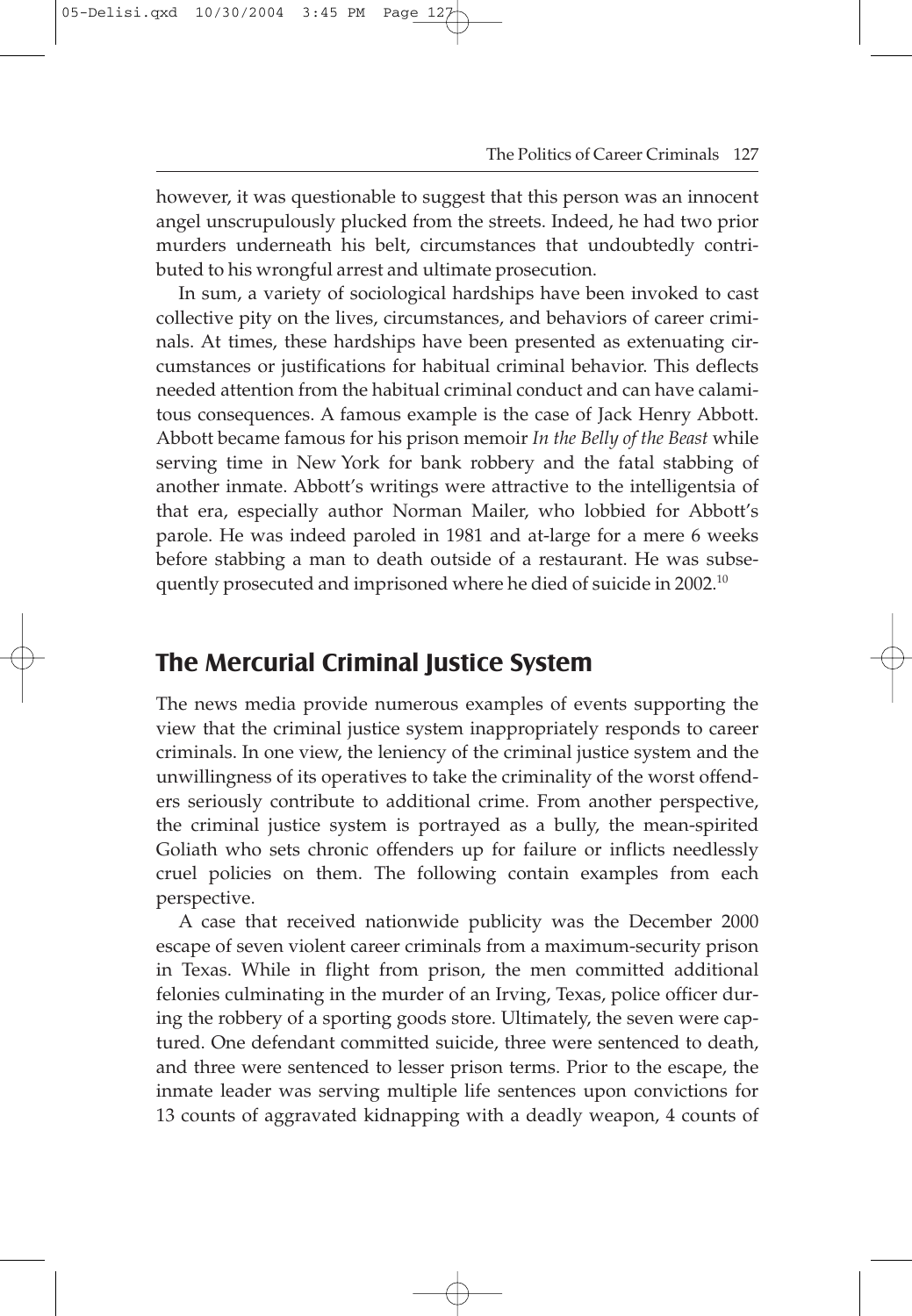aggravated robbery with a deadly weapon, and burglary. The other two condemned offenders were serving time, prior to their escape, for capital murder with a deadly weapon and aggravated robbery with a deadly weapon (with two previous commitments for the same offenses), respectively. In fact, the latter offender had the temerity to blame the killing of the police officer on the victim, suggesting that had the officer been better trained, he could have avoided being ambushed and executed by the escaped convicts.

Citizens have begun to mobilize in Massachusetts out of frustration over the lack of veracity that judges have in dealing with habitual offenders. For example, an offender who had amassed more than 100 arrest charges during a 27-year offending career was recently released on a personal recognizance bond after an arrest for shoplifting, drug possession, and four active warrants. His record contained 9 arrests for assault with a dangerous weapon in addition to an assortment of property, drug, and public-order crimes. In California, the case of an ex-convict charged with murdering an undercover police officer is illustrative of the potential risks of not appropriately and competently dealing with chronic offenders. The defendant should have been incapacitated by the state's three-strikes statute; however, prosecutors mistakenly concluded that his six armed robbery convictions constituted a single firearm possession case, not six separate violent felonies. As a result, he had been sentenced to 32 months in prison instead of 25 years to life.

Prior to leaving office in the midst of a corruption scandal, George Ryan pardoned four death row inmates and commuted the sentences of all condemned offenders to life imprisonment in Illinois. The unprecedented move occurred because of allegations from some death row inmates who claimed that Chicago police officers beat them into confessing to capital offenses. The move received praise from civil libertarian groups yet evoked outrage from criminal justice and victim's rights organizations. Interestingly, one of the pardoned inmates remained behind bars for additional convictions that, presumably, were not the outcome of police corruption. According to records maintained by the Illinois Department of Corrections, the individual (whose death sentence for murder and 15-year sentence for armed robbery were pardoned) remains behind bars upon convictions for home invasion, rape, armed robbery, deviant sexual assault, aggravated kidnapping with no ransom, and kidnapping with secret confinement. The offender is expected to be paroled in November 2023 when he is 61 years old.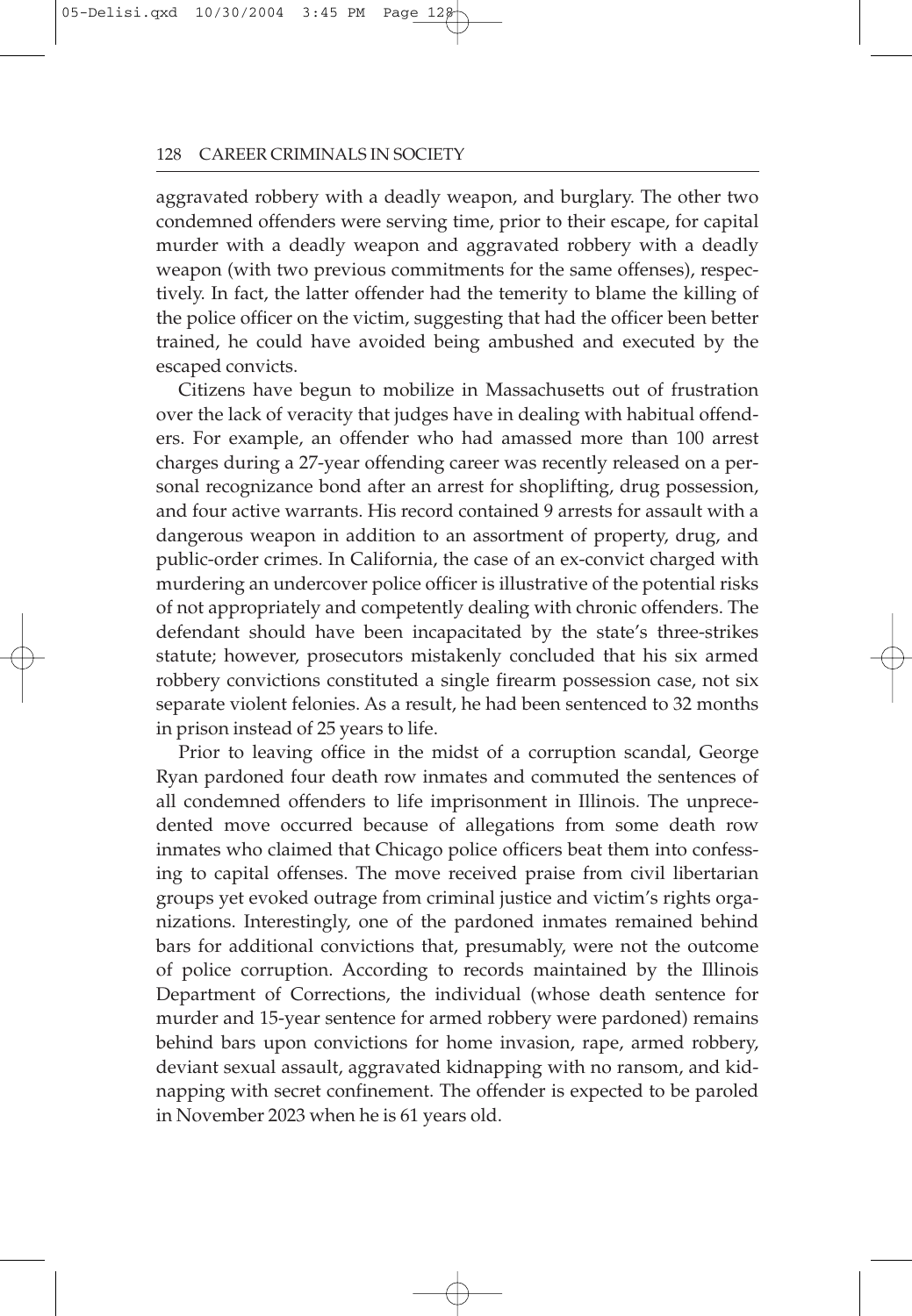#### 05-Delisi.qxd 10/30/2004 3:45

#### The Politics of Career Criminals 129

Not dealing with serious criminals in the harshest manner possible is not limited to the United States. In Canada, a career criminal who was on day parole while serving a life sentence for armed robbery committed seven drug-related homicides. The offender, whose official record dated to 1974, had compiled a record containing 36 prior convictions including 2 attempted murders, 2 escapes from prison, and multiple armed robberies. Another Canadian offender, serving a 5-year sentence for kidnapping and aggravated assault in which the victim needed reconstructive surgery, continued to plague correctional staff with his misconduct behind bars. Twice, the defendant was diagnosed as a prototypical psychopath. In Vancouver, a serial burglar with more than 100 burglary arrests or convictions on his 13-year criminal record received a mere 5-to8-month sentence after burglarizing a home and stealing nearly \$6,000 worth of property. Finally, another Vancouver case involved a career criminal who received unexpected leniency from the judge. The 47-year-old offender with 33 property-related convictions on his record received a 2-year probation sentence for credit card fraud and theft. The reasoning for the light sentence was that incarceration was ineffective in reducing this offender's criminal behavior; thus, it should not be used further. Ironically, the presiding judge in the case was the individual who offered this rationale while imposing the meager sentence.<sup>11</sup>

In other circumstances, the news media document scenarios whereby career criminals are punished in seemingly draconian ways. In this view, the response of the criminal justice system to career criminals is framed as gratuitous, costly, and ineffective. A recent case that speaks to this is the recent life sentence administered to an Oklahoma offender who spat at and bit officers as they responded to a domestic violence incident. The news report portrayed the application of a life sentence as unjustified given the defendant's "history of drug and alcohol abuse" and "limited education." Imprisoning an offender for life for spitting on any officer also sends the message that the criminal justice system will respond with ferocity if one of its own operatives is victimized. The article did acknowledge that the defendant had prior felony convictions that qualified him for the life sentence. Fortunately, Oklahoma is a state with excellent online access to the records of its prisoner population. Based on the name and age parameters given in the news article, one can quickly obtain the prison profile of this offender. Prior felony convictions were unearthed: two prior convictions for first-degree rape, two convictions for burglary, and one conviction for unauthorized use of a vehicle. The message of incapacitating an offender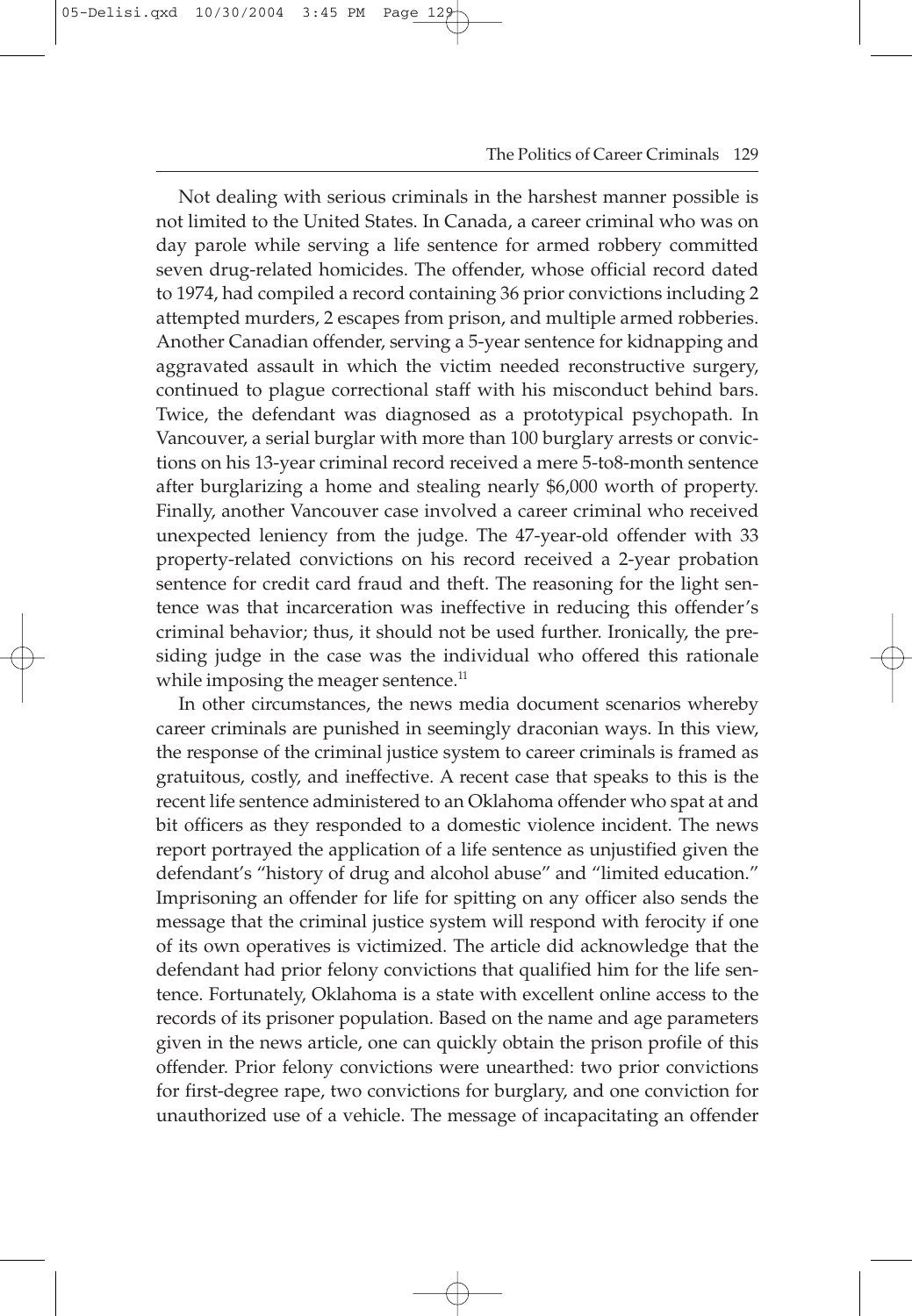with "prior felony convictions" is a different one than the message that would have been sent by stating that two of these were for rape. Indeed, the apparent severity of the life sentence becomes contextually different for an offender with such a violent criminal past.

A recent California case involved the application of a third strike against an offender convicted of stealing \$11 worth of wine, lip balm, and breath freshener—an oversight that defense counsel asserted was the result of a brain injury that causes forgetfulness. The article also stated that the defendant had 17 prior felonies on his record, including the home invasion–robbery–rape of a woman and her 15-year-old daughter, the attempted murder of a police dispatcher, and a half-dozen armed robberies. Interestingly, the punishment for the \$11 theft was included in the "weird news" section of the local newspaper.

The lawful application of statutes designed to target and neutralize the worst criminal offenders has been portrayed as inappropriate and, at times, constitutionally dubious. This can create concerns that serve to undermine the retributive rationale that drives the enactment of these laws in the first place. Consequently, the following questions remain unanswered: Why are so many offenders who have been previously convicted of serious, predatory violence serving a fraction of their lengthy prison terms? How is it that an offender can, over a period of decades, amass dozens and even hundreds of arrests, convictions, and sentences? and Why, as communities attempt to cope with heinous crimes committed by career offenders, were these individuals freed in the first place? Because the news media transmit such inconsistent images of career criminals, casting them in varied roles ranging from monster to victim, we are uncertain about them. Thus, we cannot be convinced that an \$11 theft resulting in a life sentence is absurd, because it could be more or less outrageous than the continued recidivism of chronic offenders and the unwillingness of the criminal justice system to mete out punishment. For instance, in Colorado, an offender with 177 arrests was portrayed as the victimized pawn of a purported ploy by the local criminal justice system to induce voters to pass a jail expansion issue.<sup>12</sup>

# **Academics and Career Criminals**

Travis Hirschi and the late Michael Hindelang, two of the most influential criminologists, once had this to say about their peers: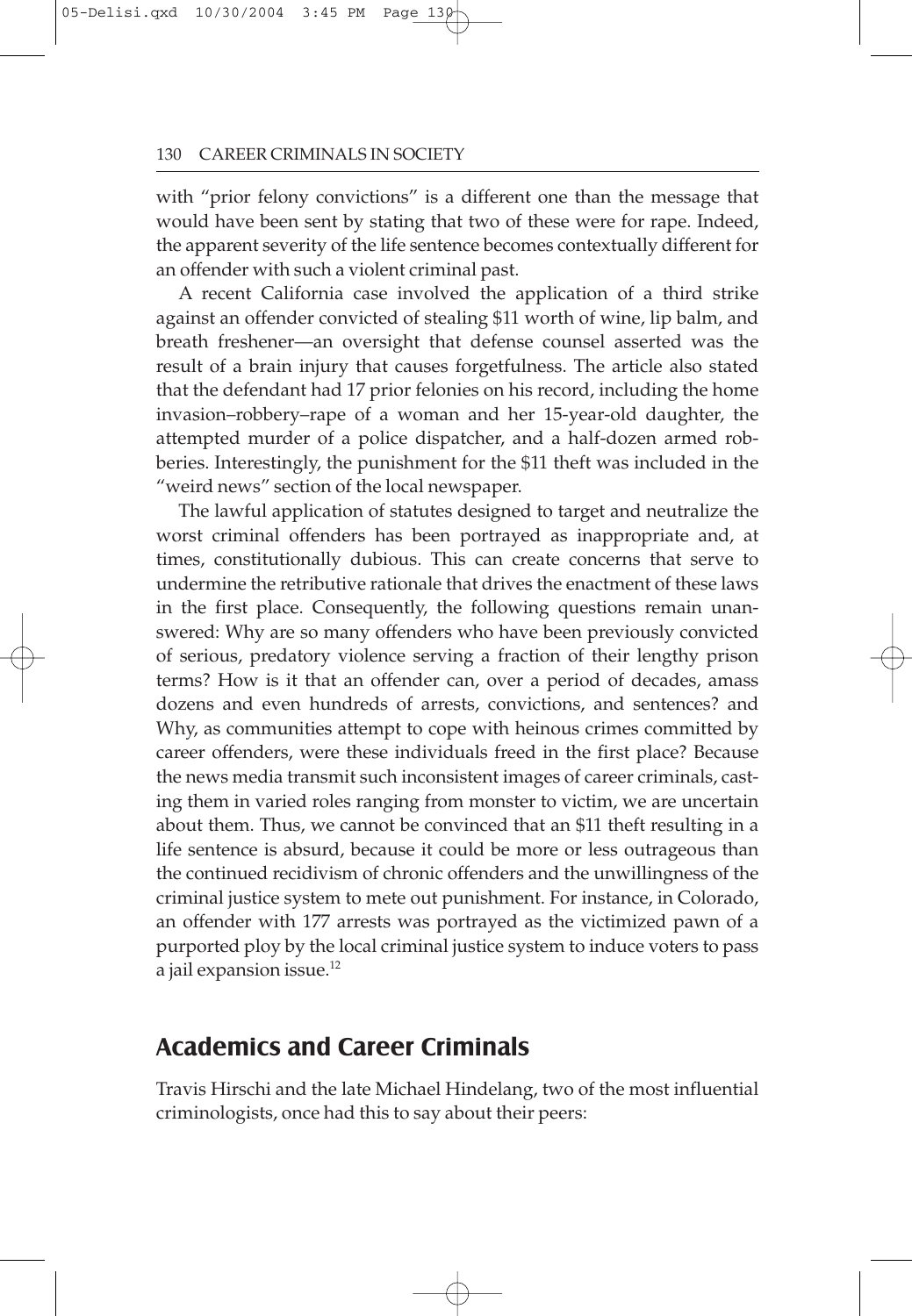Few groups in American society have been defended more diligently by sociologists against allegations of difference than ordinary delinquents. From the beginning, the thrust of sociological theory has been to deny the relevance of individual differences to an explanation of delinquency, and the thrust of sociological criticism has been to discount research findings apparently to the contrary.<sup>13</sup>

To be sure, the overwhelming majority of criminologists (regardless of their political orientation) fully recognize the existence of career criminals and the nefariousness of their conduct. Unfortunately, not all criminologists do. Over the years, some have mounted a veritable campaign against the career criminal and the policies designed to neutralize him. In part, their uneasiness about the worst offenders stems from predominantly liberal political leanings that are fundamentally oriented against the idea of preternaturally antisocial people. Evidence of this is provided here.

There is no doubt that criminologists, as academics, are significantly more liberal in their political philosophy than the general population.<sup>14</sup> For example, Anthony Walsh and Lee Ellis polled members of the American Society of Criminology to assess their self-reported political orientation and preferred theoretical explanation for criminal behavior. They found that more than half (50.3%) of the criminologists identified as liberal and another 8.2% identified as radical or extreme Left. Nearly 26% of criminologists reported that they were moderates, and only 15.6% self-identified as conservative. Significant differences existed across the groups in terms of their preferred theoretical perspective, leading Walsh and Ellis to suggest that political perspectives, whether they are linked to empirical evidence, are a significant component of criminological theorizing. Indeed, the American Society of Criminology has taken an organizational stand against capital punishment. It is difficult to imagine such a stand occurring among crime control–minded conservatives.

Two voices from diametric political angles have written about the liberal orthodoxy among criminologists. According to David Garland,

For the educated middle classes, a "civilized" attitude towards crime-stressing social circumstances rather than individual responsibility... has been a sign of cultural distinction making off urbane, educated, cultured opinion from the more vulgar, more reactionary views. To adopt a correctionalist, non-punitive attitude was, at once, to disdain the vulgarities of the undereducated, to express compassion for the poor masses, and *to further their professional interest* [italics added].15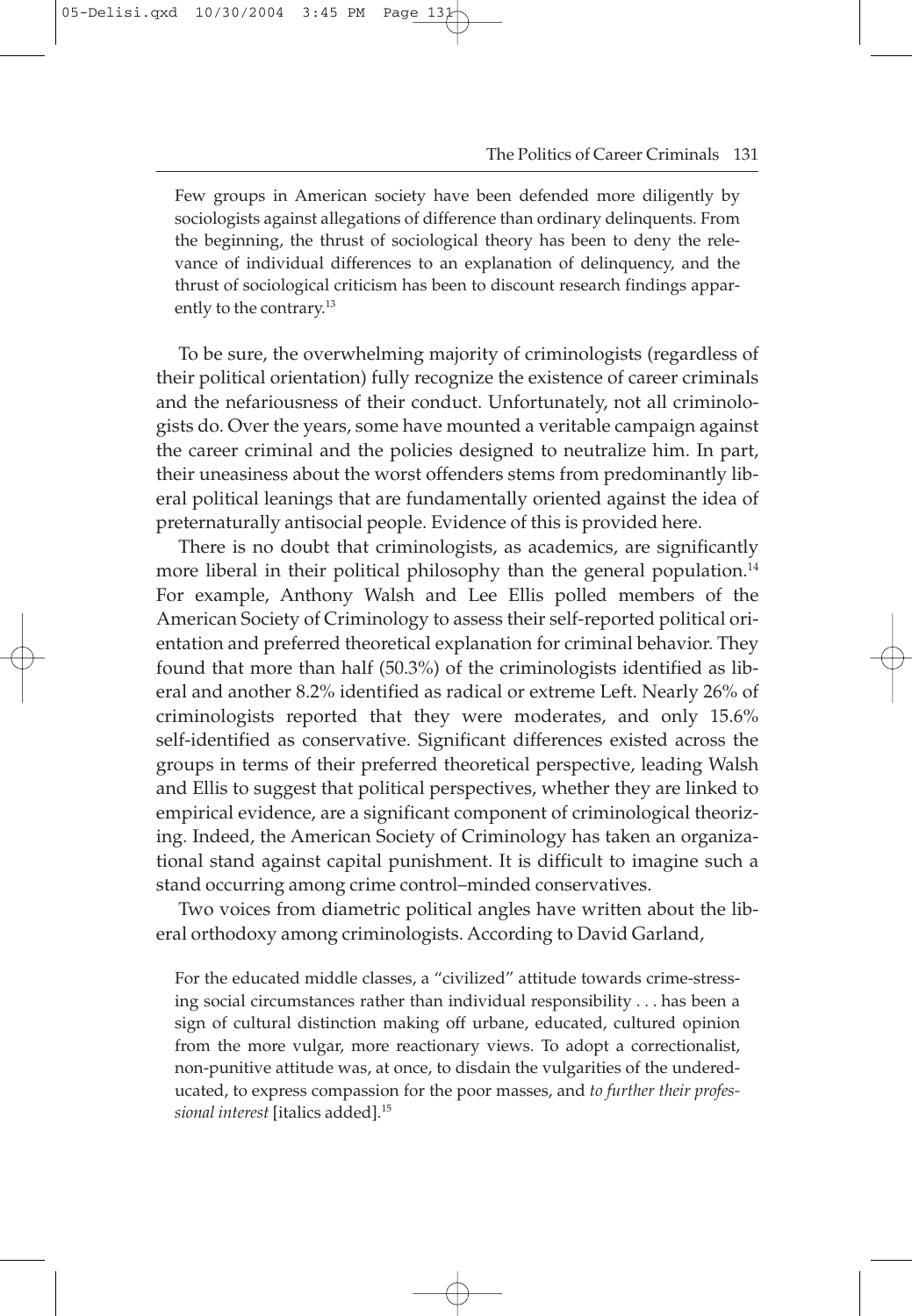Social critic and scholar Thomas Sowell similarly commented on the professional orientation of criminologists:

In this formulation [political correctness]—common among the intelligentsia—people are in jail because they cannot function in this society. It is not that they do not choose to function, but to prey on others instead . . . usually neither evidence nor logic is asked or given for such blanket indictments of "society" or for a non-judgmental view of criminals. It is simply part of the zeitgeist and a shortcut to distinction-cheap-glory to take a stand against "society."16

Like those in other areas of work, criminologists develop a professional identity and political persona that are commensurate with the norms of their profession. Against the backdrop of a liberal academic community, it should be expected that some scholars were hesitant to acknowledge the existence of a small cadre of career criminals. Furthermore, considerable resistance should be expected against public policies designed to stop career criminals (recall the discussion at the beginning of this chapter). Unfortunately, academic dissension can carry heavy costs, namely equivocating the willingness to address serious repeat criminals. One of the techniques that academicians use that bears on these costs is social constructionism, the worldview that the objective and empirical are in fact subjective and manufactured.

# **Constructing the Career Criminal**

As early as the 1930s, some within criminology demonstrated an unusual solicitude for criminal offenders and an equally visceral distaste for official social control. For example, Frank Tannenbaum described the process of sanctioning the criminal offender as the dramatization of evil.<sup>17</sup> The progenitor of the social constructionist school in criminology may very well be one of the discipline's most hallowed figures, Edwin Sutherland. In two articles published in 1950, Sutherland voiced his concern about the creation and diffusion of laws aimed at offenders who engaged in sexually predatory offenses.18 According to Sutherland, isolated incidents of serious crimes committed by sexual psychopaths received nationwide media coverage and were blown out of proportion to the extent that such events were isolated, rare events in the overall picture of crime. As the news of the bad acts of sexual psychopaths spread, community residents became increasingly panicked and clamored for the system to protect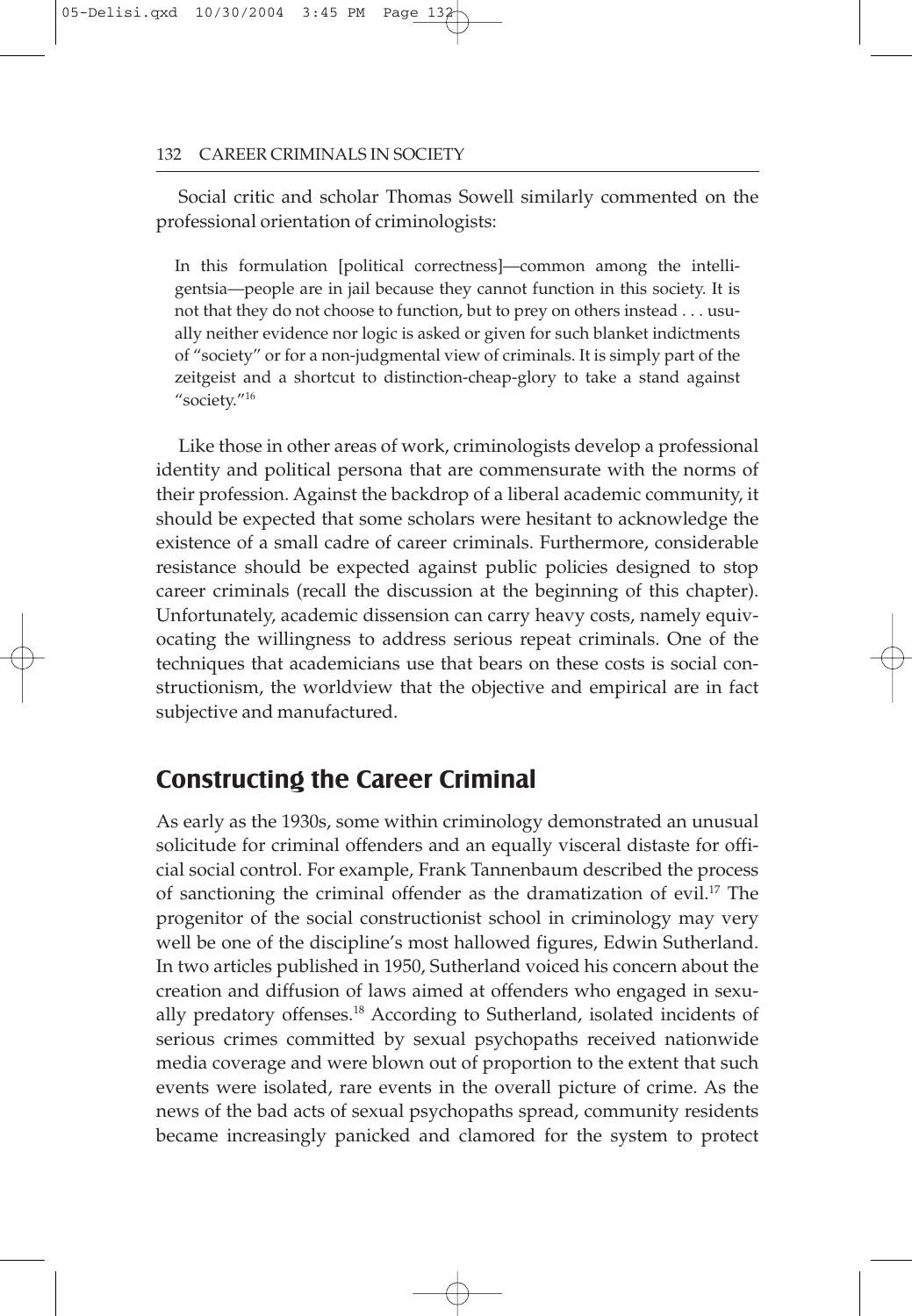05-Delisi.qxd 10/30/2004 3:45

them. In haste, policy makers enacted legislation that was driven by this expressive indignation toward violent sexual predators.<sup>19</sup>

Sutherland's work is characteristic of the social constructionist approach used in studying the worst type of offenders, such as career criminals or sexual psychopaths. First, legislation that results from politically mobilized citizens who are outraged by crime is often disparaged as resulting from "moral panic." The motivation for decrying indignation against serious criminals is perhaps a good one. Incidents of atrocious violence, committed by career criminals or otherwise, are rare compared to the prevalence of mundane crimes such as burglary, larceny, auto theft, drug violations, simple assault, and the like. In this sense, constructionists are correct in noting that the dangers posed, in probability terms, by serious violent criminals are relatively rare. To illustrate this point, scholars cleverly show that the dangers posed by ordinary household events exceed the likelihood that one will be abducted, raped, and killed by a psychopath. Thus, when considering all of the crimes that occur across the larger criminological landscape, panic does appear unwarranted and probably should not drive policy.<sup>20</sup>

A more troubling aspect of this approach centers on the skepticism surrounding serious violent criminals who engage in behaviors like murder, rape, and abduction. It is as if scholars with this worldview deny the very existence of offenders whom more than a century of researchers have identified. For example, Jonathan Simon reviewed the history of the career criminal offender as it relates to criminology and suggested that hard-core recidivists were borne from a relationship between government and criminology. In this view, criminologists are weary of the very notion of the career criminal but invoke this "bogeyman" out of a social duty to assuage public fears.<sup>21</sup> Some have taken this logic even further by imputing diabolical motives among those who stress crime-control measures. For example, Elliott Currie likened the conservative, tough-on-crime movement of the latter 20th century to social Darwinism with his insinuation that the belief that violent or wicked people exist is analogous to believing or advocating a Darwinian social engineering program.<sup>22</sup>

Alida Merlo and Peter Benekos suggested that the presentation of atrocious crimes creates the misguided belief that most crimes are random and heinous. However, they expressed concern that the publicity surrounding the exploits of career offenders galvanizes the collective fear of crime and facilitates the easy passage of "quick fix" policies. The examples that they provided include Megan's Law, originally a New Jersey law that requires states to notify communities when sex offenders move into their neighborhood; and two New York laws—Jenna's Law,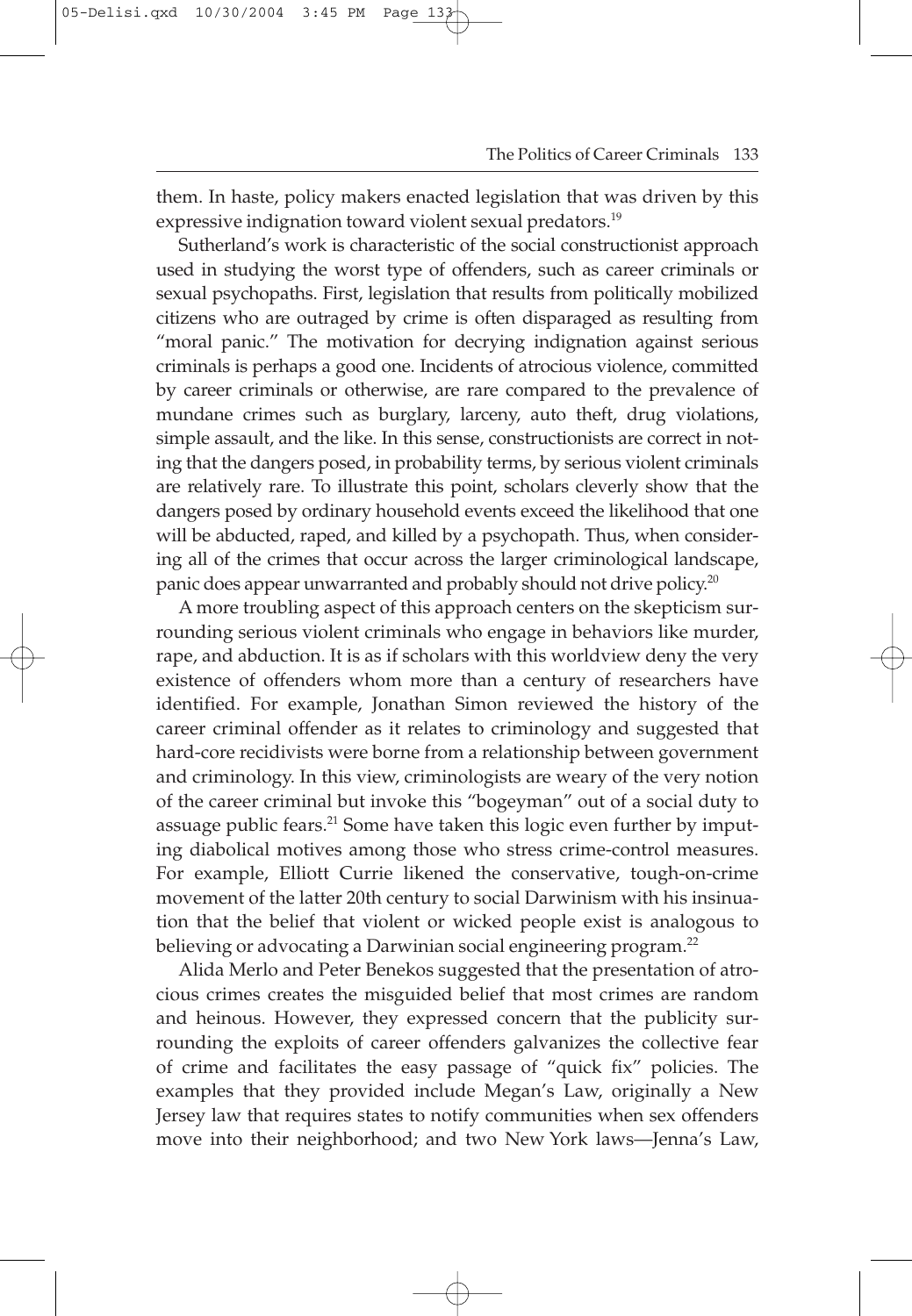which is a measure to end parole for all violent felons; and Joan's Law, which imposes a life imprisonment without parole sentence for murderrapes where the victim is younger than 14.<sup>23</sup> Merlo and Benekos are correct in the sense that retributive policy, in the absence of front-end prevention policies, will not meaningfully fix the crime problem. However, it is an important first step.

Even criminal career researchers are occasionally guilty of mollifying the certainty about career criminals. For example, scholars from the Columbus, Ohio, Dangerous Offender Project suggested that "the violentmonster theme occurs frequently in popular and criminal literature ... although such persons do exist, they do not appear in our samples in sufficient numbers to perpetuate the myth as a serious problem." Based on quantitative analyses of official records, Alfred Blumstein and Soumyo Moitra concluded that "the long-record 'career criminal' is as likely as the shorter-record persister to have made the current arrest his last. In that event, locking up the 'career criminal' averts no more crimes than locking up any other persister."<sup>24</sup> Statements such as these are unfortunate because they contradict the very rationale for studying career criminals. The very reason that career criminals are fodder for research and policy is that so few offenders commit so much of the crime. The very language used by constructionists (e.g. "moral panic") suggests that punitive responses to violent crime or violent criminals are knee-jerk reactions of moralistic people who unfairly stand in judgment of others. It is unclear how outrage against predatory behavior is viewed as moralistic. For example, Sutherland stated, "'Molestation' is a weasel word and can refer to anything from rape to whistling at a girl."25 What is a "weasel" word? Did Sutherland imply that molestation is inexact and should not be used? It would seem that a term such as *molestation* is in the same family as sexual battery, rape, and the like. Indeed, there exists cross-cultural consensus about the wrongfulness of crimes that Sutherland described.<sup>26</sup> By suggesting that moralists are imposing their viewpoints on others is tantamount to suggesting that predatory criminals and violent crimes are accepted by some segments of our society. This is not the case.

Part and parcel of this approach is the portrayal of the criminal justice system, not violent repeat offenders, as the real threat to public safety.<sup>27</sup> Again, Sutherland was prescient in this regard, once stating that laws enacted to proscribe the violence committed by sexual psychopaths may be more injurious to society than the violence committed by predatory criminals. In conflict theory terms, David Greenberg stated that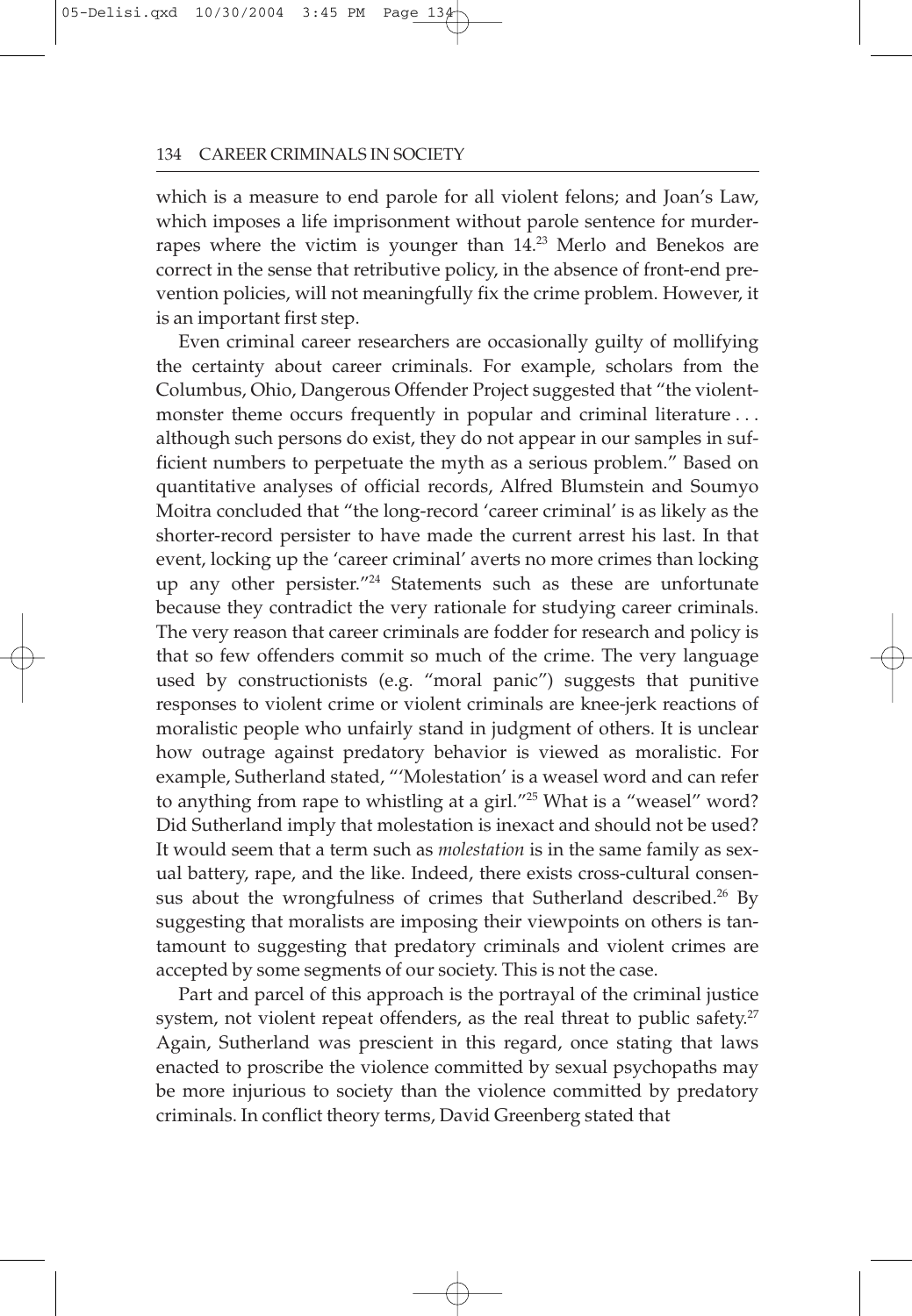it is psychologically easier, I suggest, to overcome normative reservations about incarcerating on the basis of predicted future acts rather than past conduct, when one believes that those to be incarcerated are a different, criminal breed, not like the rest of us. If candidates for incarceration are members of a feared or despised minority group, as is often the case in American courts today, such beliefs are especially easy to accept.<sup>28</sup>

Similarly, in their review of the National Academy of Sciences report on criminal careers and career criminals, Sheldon Messinger and Richard Berk claimed that the methods of crime control being devised to contain and incapacitate career criminals were more fearsome and dangerous than the offenders themselves. In other words, just as criminology was making the study of career criminals one of the discipline's central areas of inquiry, a minority of voices began to assail the very concept of the career offender and the presumably draconian policies designed to remove them from circulation.

As discussed at the onset of this chapter, the main source of this discontent centered on the ethical and logistical problems in identifying or predicting career criminals. However, some took this concern further because of their discomfort with the state deciding who was dangerous. What criteria would be used? Given what is known about the significance of early onset of problem behaviors, would society be served well by incarcerating for life any person who is arrested before the age of 10? Similarly, should delinquent youth who are contacted by the police for violent crimes be removed from circulation? Does an early involvement in violence portend a life of crime? The Philadelphia birth cohort studies found that minorities were significantly more likely than whites to be habitual offenders. Thus, should the criminal justice system focus its energies toward nonwhite offenders? These were some of the questions on the minds of criminologists who debated, often vociferously, the slippery slope of the career paradigm and its policies such as selective incapacitation.

# **Conclusion**

05-Delisi.qxd 10/30/2004 3:45

Career criminals have proven to be controversial figures among scholars, policy makers, media outlets, and the general public. Theoretical explanations for habitual criminality, the presentation of chronic offenders in the news media, and viewpoints about the appropriateness of the state in controlling them differ. For some, career criminals are somewhat sympathetic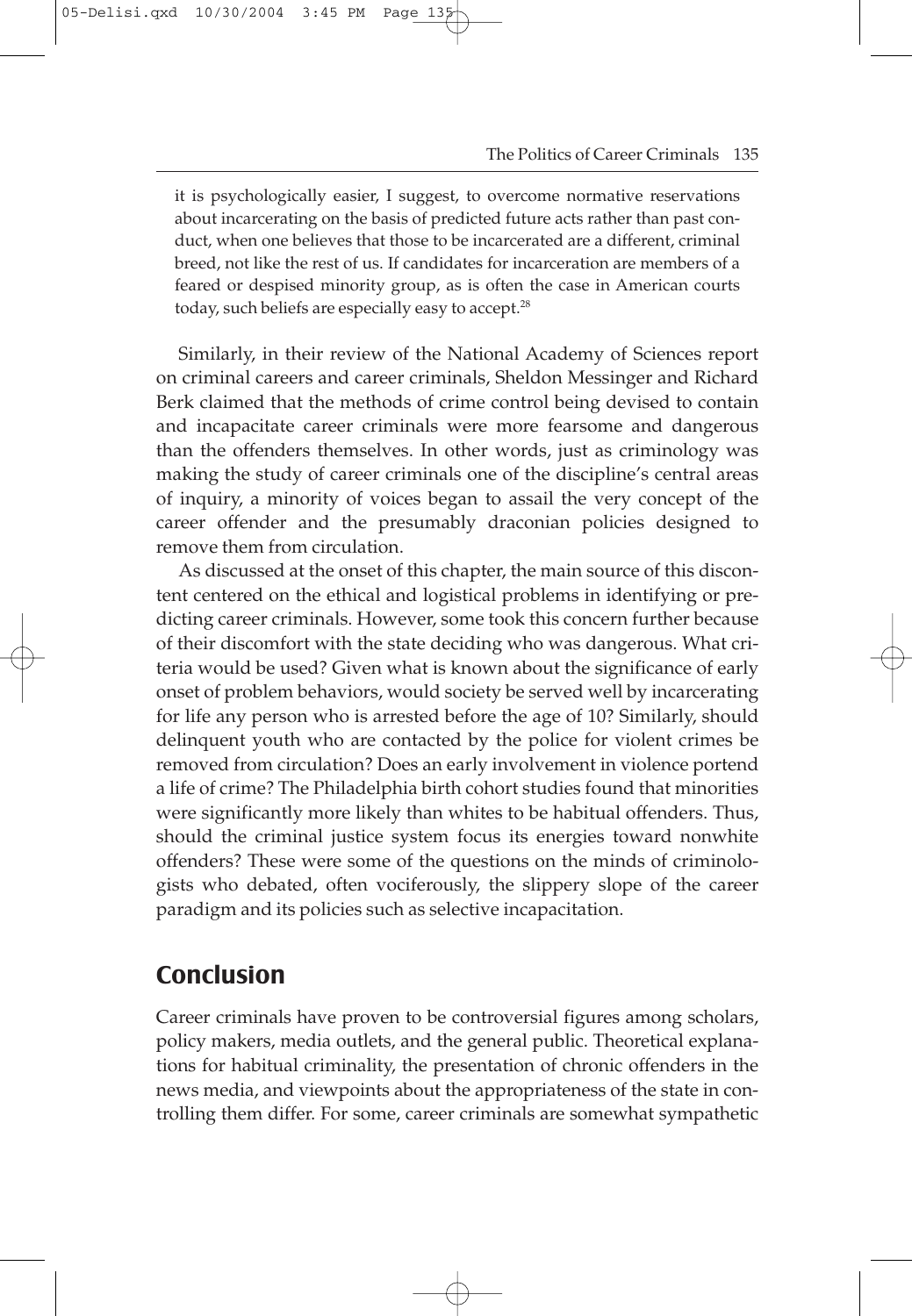figures who are exploited by a largely sensationalistic news media and susceptible to anticrime public sentiment. For others, career criminals are accorded too many opportunities to slip through the cracks of a disorganized and lenient criminal justice system. Evidence for each perspective is provided in bulk by numerous media outlets. Regrettably, this creates an unclear picture of whether the criminal justice system is overly lenient and soft on crime, excessively harsh and damaging to society, or somewhere in between. Similarly, inconsistent messages are transmitted regarding whether the career criminal is real or imagined, a volitional actor or an acted-upon victim.

Although career criminal research is a dominant research area, dissenting voices within the discipline have heaped counterproductive political issues upon the study of high-rate offenders. In some ways, this work continues the tradition of academic solicitude toward criminals that previous scholars have written about. It is critical to remember that the halfhearted acknowledgment that career criminals do in fact exist but that their numbers are relatively low and therefore do not warrant the hype, press clippings, or research devoted to them misses the point entirely. Career criminals are, ipso facto, rare in number, extreme in behavior, and bad in totality. They are not conjured images of bad apples to play upon the base impulses of the general public.

Finally, a more common and central concern among criminologists is the poor record of prediction instruments in identifying career criminals for punishment purposes. This failure creates serious ethical and logistical problems and contributes to the inability of the criminal justice system to effectively control high-rate offenders.

# **Notes**

1. Gottfredson, S. D., & Gottfredson, D. M. (1986). Accuracy of prediction models. In A. Blumstein, J. Cohen, J. A. Roth, & C. A. Visher (Eds.), *Criminal careers and "career criminals"* (Vol. 2, pp. 212-290). Washington, DC: National Academy Press (p. 239).

2. Cohen, J. (1983). Incapacitation as a strategy for crime control: Possibilities and pitfalls. In M. Tonry & N. Morris (Eds.), *Crime and justice: An annual review of research* (Vol. 5, pp. 1-84). Chicago: University of Chicago Press; Visher, C. A. (1986). The RAND inmate survey: A reanalysis. In A. Blumstein, J. Cohen, J. A. Roth, & C. A. Visher (Eds.), *Criminal careers and "career criminals"* (Vol. 2, pp. 161- 211). Washington, DC: National Academy Press; von Hirsch, A. (1985). *Past or*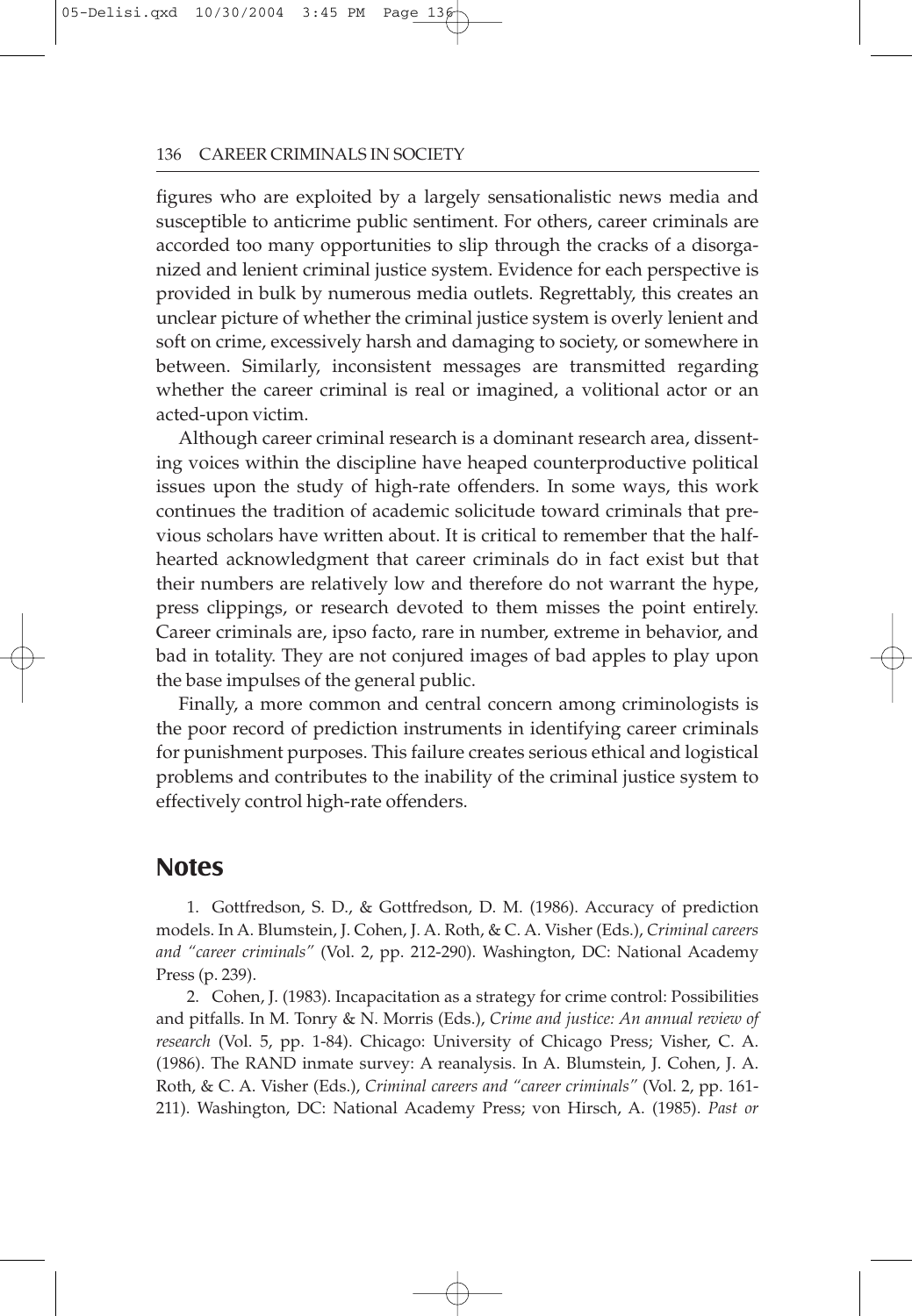*future crimes: Deservedness and dangerousness in the sentencing of criminals*. New Brunswick, NJ: Rutgers University Press; Greenwood, P. W., & Turner, S. (1987). *Selective incapacitation revisited: Why the high-rate offenders are hard to predict*. Santa Monica, CA: RAND Corporation.

3. Auerhahn, K. (1999). Selective incapacitation and the problem of prediction. *Criminology, 37,* 703-734; Decker, S., & Salert, B. (1986). Predicting the career criminal: An empirical test of the Greenwood scale. *Journal of Criminal Law and Criminology, 77,* 215-236; Miranne, A. C., & Geerken, M. R. (1991). The New Orleans inmate survey: A test of Greenwood's predictive scale. *Criminology, 29,* 497-516.

4. Hayes, H. D., & Geerken, M. R. (1997). The idea of selective release. *Justice Quarterly, 14,* 353-370; DeLisi, M. (2001). Scaling archetypal criminals. *American Journal of Criminal Justice, 26,* 77-92.

5. Moore, M. H. (1986). Purblind justice: Normative issues in the use of prediction in the criminal justice system. In A. Blumstein, J. Cohen, J. A. Roth, & C. A. Visher (Eds.), *Criminal careers and "career criminals"* (Vol. 2, pp. 314-355). Washington, DC: National Academy Press (p. 351). Other summaries or reviews on the topic appear in Gottfredson, S. D., & Gottfredson, D. M. (1986). Accuracy of prediction models. In A. Blumstein, J. Cohen, J. A. Roth, & C. A. Visher (Eds.), *Criminal careers and "career criminals"* (Vol. 2, pp. 212-290). Washington, DC: National Academy Press; Mathiesen, T. (1998). Selective incapacitation revisited. *Law and Human Behavior, 22,* 455-469; Monahan, J. (1996). Violence prediction: The past twenty and the next twenty years. *Criminal Justice and Behavior, 23,* 107-120; Moore, M. H., Estrich, S. R., McGillis, D., & Spelman, W. (1984). *Dangerous offenders: The elusive target of justice*. Cambridge, MA: Harvard University Press; Silver, E., & Miller, L. (2002). A cautionary note on the use of actuarial risk assessment tools for social control. *Crime & Delinquency, 48,* 138-161; Webster, C. D., Hucker, S. J., & Bloom, H. (2002). Transcending the actuarial versus clinical polemic in assessing risk for violence. *Criminal Justice and Behavior, 29,* 659-665.

6. Hoffman, P. B. (1994). Twenty years of operational use of a risk prediction instrument: The United States Parole Commission's Salient Factor Score. *Journal of Criminal Justice, 22,* 477-494; Hoffman, P. B., & Beck, J. L. (1985). Recidivism among released federal prisoners: Salient Factor Score and five-year follow-up. *Criminal Justice and Behavior, 12,* 501-507; Janus, M. G. (1985). Selective incapacitation: Have we tried it? Does it work? *Journal of Criminal Justice, 13,* 117-130. To be sure, there are other actuarial instruments that have proven effective in predicting violence (although perhaps not necessarily career criminality), and not all criminologists are so skeptical about the prospects of prediction. For examples, see Brantley, A. C., & Ochberg, F. M. (2003). Lethal predators and future dangerousness. *FBI Law Enforcement Bulletin, 72,* 16-22; Monahan, J., et al. (2000). Developing a clinically useful actuarial tool for assessing violence risk. *British Journal of Psychiatry, 174,* 312-319; Stevens, D. J. (2000). Identifying criminal predators, sentences, and criminal classifications. *Journal of Police and Criminal Psychology, 15,* 50-71.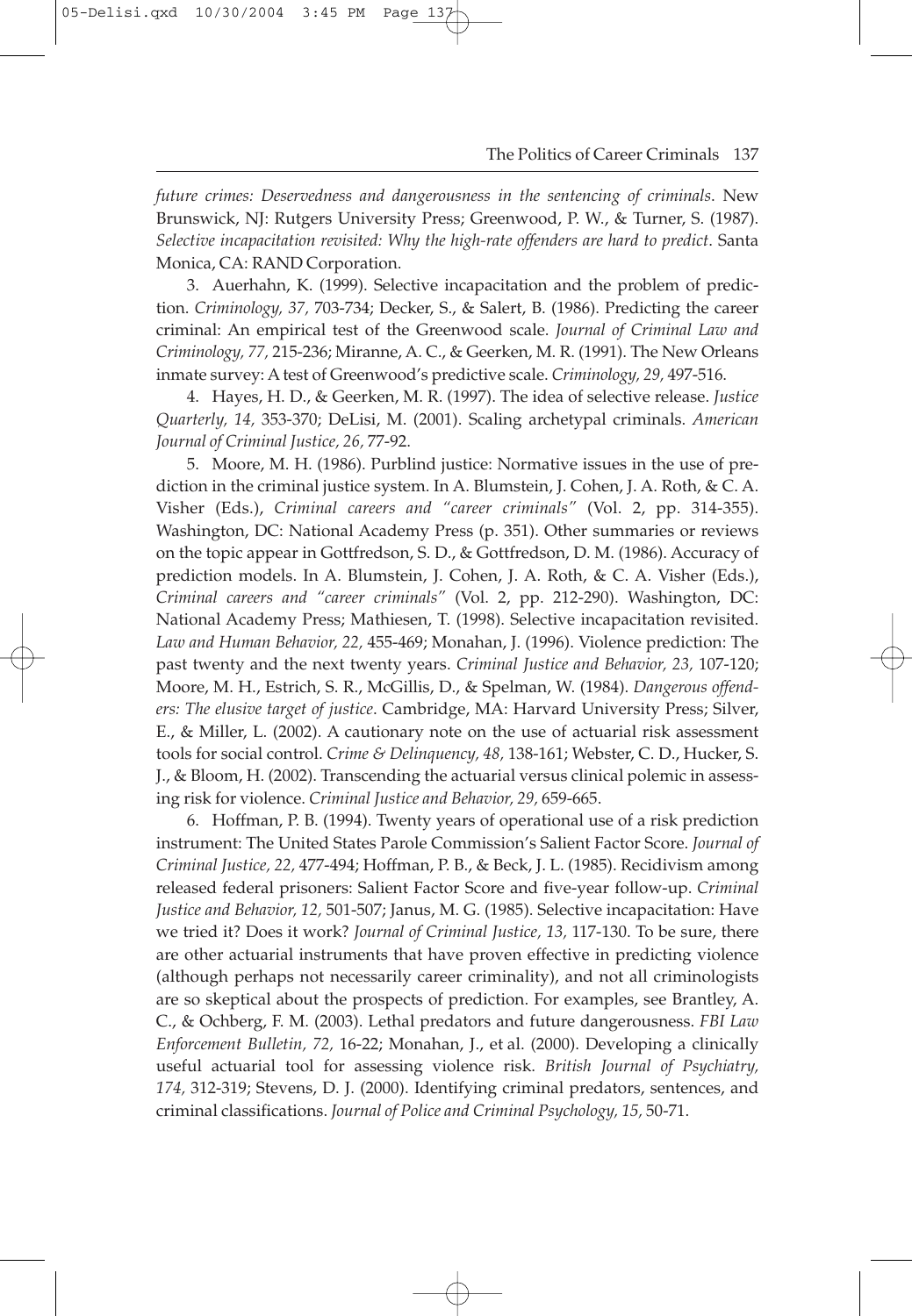7. The references for these events appear in the following order: Batz, J. (2002). Fail safe. Retrieved October 9, 2002, from http://www.riverfronttimes.com/ issues/2002-10-02/feature.html/print.html; Associated Press. (2002). Official approve settlement to "Girl X" who was beaten, raped in public housing. Retrieved April 18, 2002, from http://www.courttv.com/news/2002/ 0417/rapesettlement\_ap.html; Associated Press. (2002). Man charged in stabbing death of his aunt and two children. Retrieved January 2, 2001, from http://www.courttv. com/news/2000/1229/stabbing\_ap.html; Johnson, A., Brunker, M., Lewis, G., The Associated Press, & Reuters. (2002). Teen girls rescued; kidnapper killed. Retrieved August 2, 2002, from http://www.msnbc.com/news/788577.asp; Fazlollah, M., Achrati, N., & Soteropoulos, J. (2002). Suspected kidnappers, family have web of ties. Retrieved July 25, 2002, from http://www.philly.com/mld/ philly/news/ local/3731617.htm; Associated Press. (2001). Two escape from Oklahoma prison. Retrieved January 16, 2001, from http://www.msnbc.com/ news/516690.asp? 0nm=-239; Puit, G. (2003). Jury sentences career criminal to death. *Las Vegas Review-Journal*, p. 1B. Retrieved October 2, 2003, from http://www/lexis-lexis.com/universe/document?\_m=110dc2e4064430e32f77b975c0718df3. . .; Gross, A. (2003). Man convicted in murder at car wash gets 46 years to life. Retrieved March 14, 2003, from http://www.ohio.com/mld/beaconjournal/news/loca/states/ohio/ counties/summit\_county/5. . .; Chancellor, C. (2003). Rapist gets life term. Retrieved January 14, 2003, from http://www.philly. com/mld/beaconjournal/4942006.htm?template=contentModules/printstory. . .

8. *The American Enterprise*. (2002, April-May). *13* (3), 9. Retrieved March 13, 2003, from http://web5.infotrac-college.com/wadsworth/session/595/683/ 33158061/27!xrn\_7\_0\_A845

9. Elkins, I. J., Iacono, W. G., Doyle, A. E., & McGue, M. (1997). Characteristics associated with the persistence of antisocial behavior: Results from recent longitudinal research. *Aggression and Violent Behavior, 2,* 101-124; Thornberry, T. P., Ireland, T. O., & Smith, C. A. (2001). The importance of timing: The varying impact of childhood and adolescent maltreatment on multiple problem outcomes. *Development and Psychopathology, 13,* 957-979.

10. The references for these events appear in the following order: Associated Press. (2002). "Mother of all pickpockets" sentenced. Retrieved June 3, 2002, from http://www.courttv.com/people/scm/scm\_053002.html; Biskupic, J. (2001). Retarded killer's appeal goes before high court. Retrieved March 26, 2001, from http://www.usatoday.com/news/court/2001-03-25-retardedkiller.htm; Associated Press. (2003). Mentally ill inmate facing death this week loses clemency bid. Retrieved March 26, 2003, from http://www.cnn.com/2003/LAW/ 03/25/texas.execution.ap/index.html; Associated Press. (2002). California executes former escaped convict for 1980 killing of 81-year-old woman. Retrieved January 29, 2002, from http://www.courttv.com/news/2002/0129/execution\_ ap.html; Walsh, F. (2003). Frank Lee Smith's long hard life. Retrieved October 1, 2003, from http://www.pbs.org/wgbh/pages/frontline/shows/smith/etc/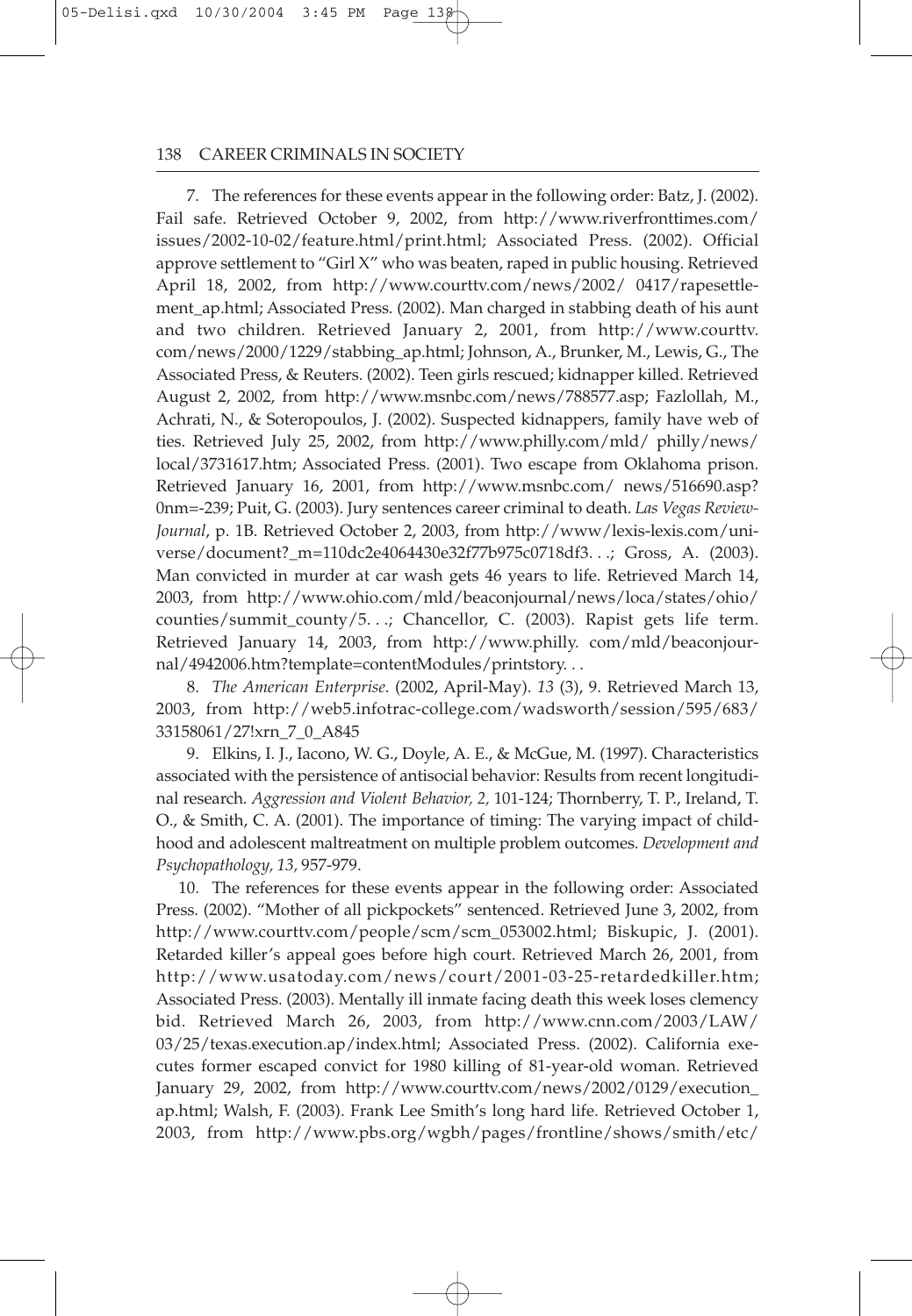longhard.html; Reuters. (2000). Panhandler convicted of brick assault. Retrieved November 30, 2000, from http://www.msnbc.com/news/496504.asp; Ripley, A. (2003, February 10). The struggle to stay outside the gates: A year has passed since *TIME* profiled ex-con Jean Sanders. A very hard year. *TIME*, *161* (6), 8; Associated Press. (2002). Prison author Jack Henry Abbott commits suicide. Retrieved February 11, 2002, from http://www.foxnews.com/story/0,2933, 45212,00.html.

11. The references for these events appear in the following order: Associated Press & Reuters. (2001). Texas jail-break leader on trial for murder. Retrieved August 14, 2001, from http://msnbc.com/news/613205.asp?0dm=L218N; Ryan, H. (2002). Newbury blames victim for "tragedy." Retrieved January 18, 2002, from http://www.courttv.com/trials/texas7/011702\_ctv.html; Scott, A. R. (2003). A career criminal with over 100 charges still walking the streets. Retrieved March 24, 2003, from http://massjudgesaccountability.us/outrages/outrage5.html; Pfeife, S. (2003). Prosecutor's mistake let murder suspect leave prison early. Retrieved March 13, 2003, from http://web5.infotrac-college.com/wadsworth/ session/595/683/33158061/20!xrn. . .; Associated Press. (2003). Illinois Gov. George Ryan pardons four death row inmates. Retrieved January 11, 2003, from http://www.courttv.com/news/death\_penalty/011003\_pardons\_ap.html; Sun Media Corp. (2002, August 8). B. C. man charged in murders; drug link touted in 7 slayings in the mid-1990s. *Edmonton Sun*, p. 9; Lisle, L. (2003, February 15). A lock on trouble: Career criminal condo continues to manipulate from behind bars. *The Ottawa Sun*, p. 24; Falcon, M. (2002, November 15). Crown goes easy on career criminal. *The Vancouver Province*, , p. A30; D'Angelo, A. (1998). Career criminal avoids jail: Judge says jail ineffective, tries probation. Retrieved March 24, 2003, from http://www.nsnews.com/issues98/w090798/09049805.html.

12. The references for these events appear in the following order: Associated Press. (2003). Defense attorney vows to appeal life sentence for spitter. Retrieved July 7, 2003, from http://web.lexis-nexis.com/universe/document?\_m= 5b0e2edd 1ef132bb. . .; Associated Press. (2003). Strike 3! \$11 theft gets career criminal 25 years to life in California prison. Retrieved March 24, 2003, from http://cnews.canoe.ca/ CNEWS/WeirdNews/ 2002/11/15/4555-ap.html; Holland, G. (2002). Justices to debate 3-strikes law. Retrieved November 5, 2002, from http://wire.ap.org/ Apnews/center\_package.html; Manson, P. (2003, September 5). 3 drug convictions portend life sentence, judge says. *Chicago Daily Law Bulletin*, p. 1; Riccardi, N. (2003, May 27). Prosecutors seek fewer 3rd strikes. *Los Angeles Times*, p. B2; Hebert, A. (2003). Woman says inmate set up to fail. Retrieved September 24, 2003, from http://www.dailycamera.com/bdc/county\_news/article/0,1713,BDC\_2423\_ 2265897,00.html.

13. Hirschi, T., & Hindelang, M. J. (1977). Intelligence and delinquency: A revisionist review. *American Sociological Review, 42,* 571-587 (p. 571).

14. For examples, see Lipset, S. M., & Ladd, E. C. (1972). The politics of American sociologists. *American Journal of Sociology, 78,* 67-104; Lipset, S. M. (1982). The academic mind at the top: The political behavior and values of faculty elites.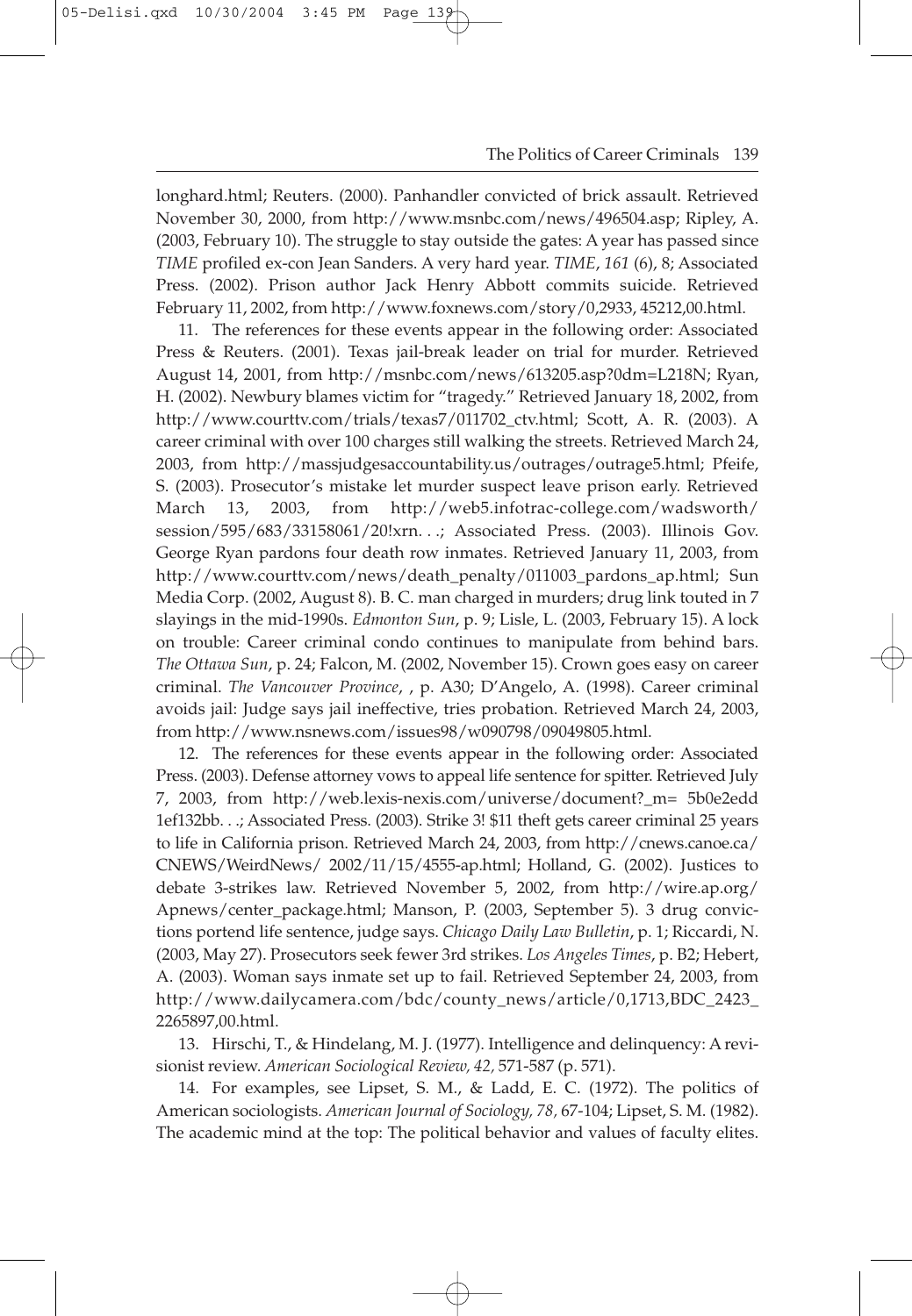*Public Opinion Quarterly, 46,* 143-168; Sowell, T. (1992). *Inside American education: The decline, the deception, the dogmas*. New York: Simon & Schuster; Walsh, A., & Ellis, L. (1999). Political ideology and American criminologists' explanations for criminal behavior. *The Criminologist, 24,* 13-27; Wilson, J. Q. (1983). *Thinking about crime* (Rev. ed.). New York: Vintage. An excellent and honest look at the politics of criminologists and the ways that they influence policy is Cullen, F. T., & Gilbert, K. E. (1982). *Reaffirming rehabilitation*. Cincinnati, OH: Anderson Publishing Company.

15. Garland, D. (2000). The culture of high crime societies: Some preconditions of recent "law and order" policies. *British Journal of Criminology, 40,* 347-375 (pp. 356-357).

16. Sowell, T. (1999). *The quest for cosmic justice*. New York: The Free Press (pp. 149-150).

17. Tannenbaum, F. (1938). *Crime and the community*. New York: Ginn.

18. Sutherland, E. (1950a). The diffusion of sexual psychopath laws. *American Journal of Sociology, 56,* 142-148; Sutherland, E. (1950b). The sexual psychopath laws. *Journal of Criminal Law and Criminology, 40,* 534-554.

19. For variations on this theme, see Feeley, M. M., & Kamin, S. (1996). The effect of "three strikes and you're out" on the courts: Looking back to see the future. In D. Shichor & D. K. Sechrest (Eds.), *Three strikes and you're out: Vengeance as public policy* (pp. 135-154). Thousand Oaks, CA: Sage; Kramer, R. C. (1982). From "habitual offenders" to "career criminals": The historical construction and development of criminal categories. *Law & Human Behavior, 6,* 273-293; Surette, R. (1996). News from nowhere, policy to follow: Media and the social construction of "three strikes and you're out." In D. Shichor & D. K. Sechrest (Eds.), *Three strikes and you're out: Vengeance as public policy* (pp. 177-202). Thousand Oaks, CA: Sage. Surette's article is noteworthy because it presents empirical data to support its argument.

20. To be sure, conservative criminologists can share in the blame of using political rhetoric and moral panics to influence policy. A case in point is Professor John DiIulio and his use of the "superpredator." According to DiIulio (see Bennett, W. J., DiIulio, J. J., Jr., & Walters, J. P. [1996]. *Body count: Moral poverty. . . and how to win America's war against crime and drugs.* New York: Simon & Schuster), the moral poverty that characterized the inner cities would help create a quasi-feral juvenile offender more vicious than any criminal ever seen. The prediction was made in the 1990s, a decade that saw unprecedented reductions in violent crime. Thus, the arrival of waves of young, superpredatory career criminals did not appear as DiIulio envisioned. DiIulio's thesis was derided by mainstream criminology. For other research investigating the role of politics, media construction, and crime, see Benekos, P. J., & Merlo, A. V. (1995). Three strikes and you're out! The political sentencing game. *Federal Probation, 59,* 3-9; Welch, M., Fenwick, M., & Roberts, M. (1997). Primary definitions of crime and moral panic: A content analysis of experts'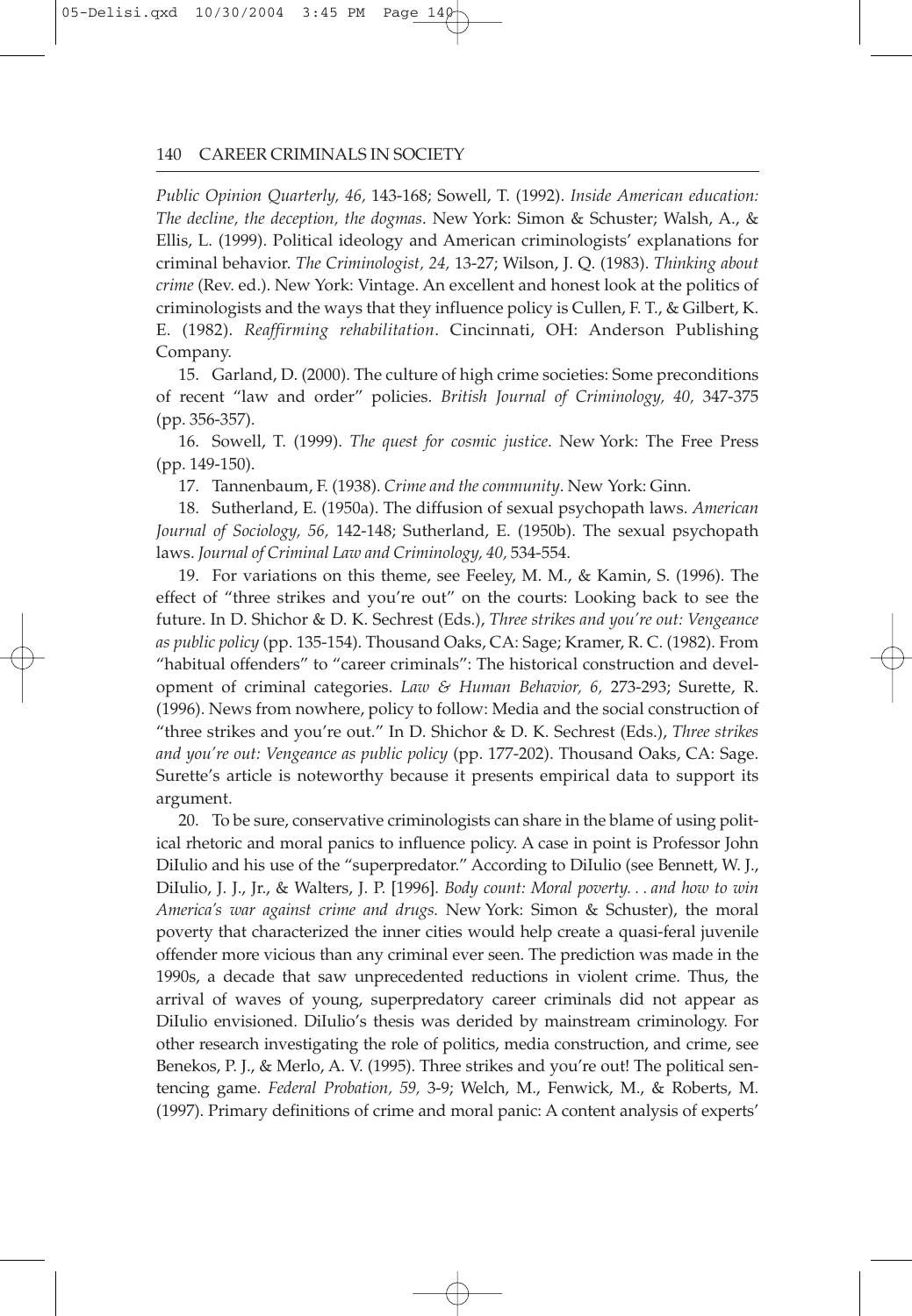quotes in feature newspaper articles on crime. *Journal of Research in Crime and Delinquency, 34,* 474-494; Welch, M., & Roberts, M. (1998). State managers, intellectuals, and the media: A content analysis of ideology in experts' quotes in feature newspaper articles on crime. *Justice Quarterly, 15,* 219-242.

21. Simon, J. (1996). Criminology and the recidivist. In D. Shichor & D. K. Sechrest (Eds.), *Three strikes and you're out: Vengeance as public policy* (pp. 24-50). Thousand Oaks, CA: Sage; Pratt, J., & Dickson, M. (1997). Dangerous, inadequate, invisible, out: Episodes in the criminological career of habitual criminals. *Theoretical Criminology, 1,* 363-384.

22. Currie, E. (2004). Crime, justice, and the social environment. In B. W. Hancock & P. M. Sharp (Eds.), *Public policy, crime, and criminal justice* (3rd ed., pp. 52-69). Upper Saddle River, NJ: Prentice Hall.

23. Merlo, A. V., & Benekos, P. J. (2004). Dynamics of criminal justice. In B. W. Hancock & P. M. Sharp (Eds.), *Public policy, crime, and criminal justice* (3rd ed., pp. 153-175). Upper Saddle River, NJ: Prentice Hall.

24. Miller, S. J., Dinitz, S., & Conrad, J. P. (1982). Careers of the violent: The dangerous offender and criminal justice. Lexington, MA: Lexington Books (p. 87); Blumstein, A., & Moitra, S. (1980). The identification of career criminals from chronic offenders in a cohort. *Law and Policy Quarterly, 2,* 321-334 (p. 329).

25. Sutherland, E. (1950a, p. 143).

26. DeLisi, M. (2001). Extreme career criminals. *American Journal of Criminal Justice, 25,* 239-252; Rossi, P. H., Waite, E., Bose, C. E., & Berk, R. E. (1974). The seriousness of crimes: Normative structure and individual differences. *American Sociological Review, 39,* 224-237; Wilson, J. Q. (1997). *The moral sense*. New York: The Free Press.

27. A cottage industry of works exist that generally claim that the criminal justice system and thus the state itself are potentially the greatest threats to public safety and should be the object of our collective fear and the subject of policy reform. Although these works are diverse in their particular subject matter, they are sufficiently similar in their use of a critical perspective that fundamentally questions the righteousness and legitimacy of the criminal justice system and its effects on American society. Rather than being outraged by the behaviors of chronic offenders, these works demonstrate enmity toward the system. A quotation that captures the tenor of this scholarship was written by Harry Allen: "To paraphrase Winston Churchill, the standard of human decency in a society is reflected in the way it handles its offenders. If this is so, future historians will judge contemporary American society as located securely in the province of hell." For examples, see Allen, H. E. (1995). The American dream and crime in the 21st century: Presidential address to the Academy of Criminal Justice Sciences. *Justice Quarterly, 12,* 427-446 (p. 437); Chilton, R. (2001). Viable policy: The impact of federal funding and the need for independent research agendas—The American Society of Criminology 2000 Presidential Address. *Criminology, 39,* 1-8; Christie, N. (1993). *Crime control as*